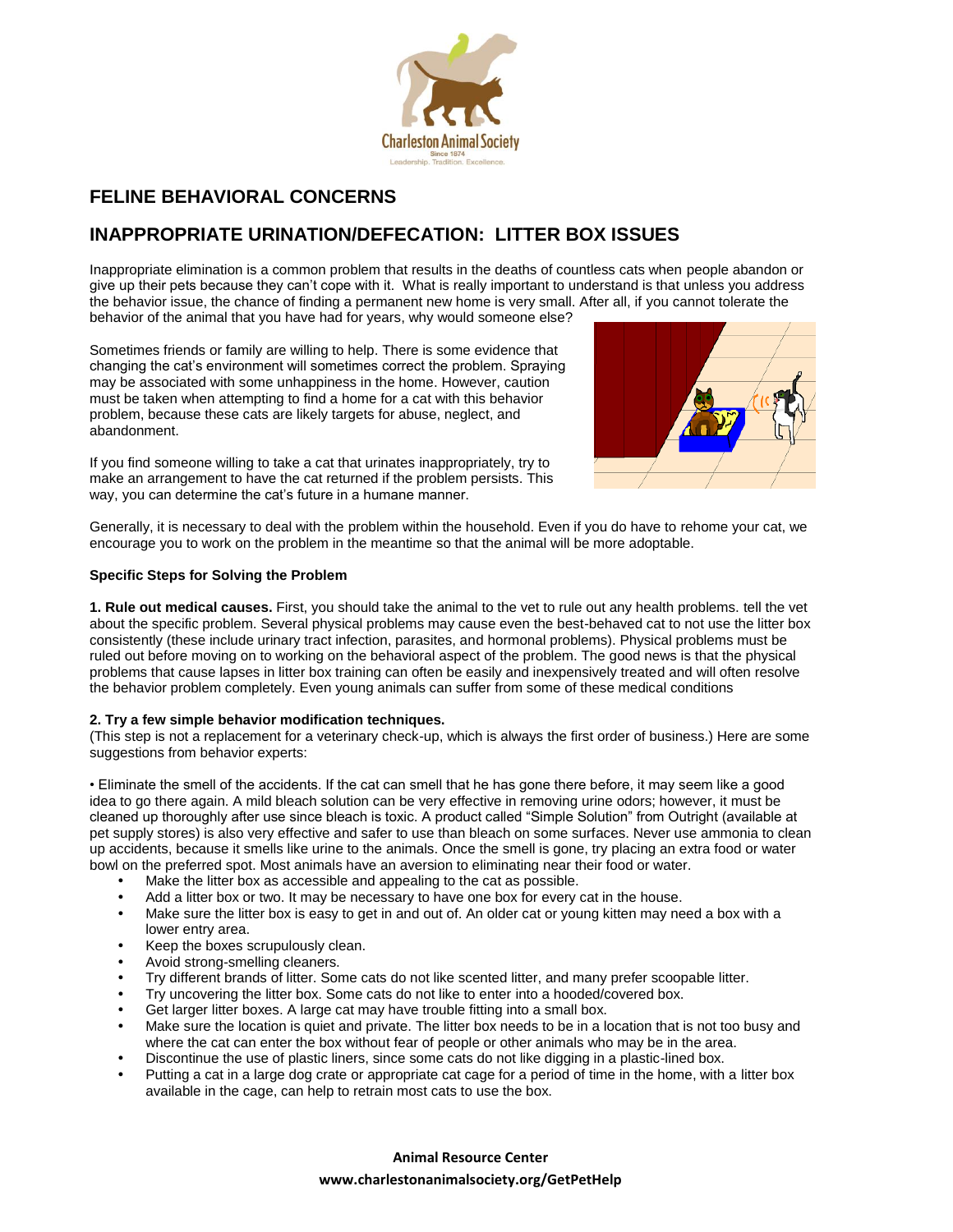

**3. Consult an expert.** If a health problem has been ruled out and the techniques described above don't work, there are still several options available to get the cat back to using the litter box. These are a few suggestions:

- Discuss the problem with a veterinarian. Some vets have experience with behavioral issues, so they may want to check with their vet first to see if he/she may be able to offer some assistance in that area.
- Consult with a board-certified veterinary behaviorist or ask your veterinarian to consult with Tufts University or one of the other universities that have animal behavior clinics. There are several medications that can be very effective, along with behavior modification. Board-certified veterinary behaviorists are more familiar with these medications and their effective use than most general practice veterinarians.
- Consult an animal behaviorist. An animal behaviorist attempts to understand the reason for the behavior, considering the cat's history, temperament, environment, experience, etc. After making a diagnosis, a behaviorist would help them understand how animals learn and how to work specifically on this problem to control and/or correct it. They can ask their vet or local humane organization for a referral. For help in finding an animal behaviorist, visit the Animal Behavior Society web site at www.animalbehavior.org.
- Consult a holistic veterinarian. A holistic vet uses alternative means for diagnosing and treating health and, sometimes, behavioral problems. As with traditional vets, experience will vary, so you will need to talk to them openly about what they may be able to offer.
- Read one of the following books on cat behavior:
	- o *The Cat Who Cried for Help* by Nicholas Dodman
	- o *Think Like a Cat* by Pam Johnson-Bennett

**4. Change the cat's living situation.** If none of these options is successful, or if trying them is not feasible, you might consider trying to change the cat's current living situation so that the inconsistent litter box use is not a problem.

An outdoor cat enclosure or cattery might be an option. A cattery is an outdoor protected area placed near a door or window (so the cat has some inside access) or it can stand independently (similar to the idea of a dog run, but built for a cat). We have information on cat fencing and catteries within this section (further below) if you're interested.

At least ten percent of all cats develop elimination problems. Some stop using the box altogether. Some only use their boxes for urination or defecation but not for both. Still others eliminate both in and out of their boxes. Elimination problems can develop as a result of conflict between multiple cats in a home, as a result of a dislike for the litter-box type or the litter itself, as a result of a past medical condition, or as a result of the cat deciding she doesn't like the location or placement of the litter box. Unfortunately, once a cat avoids the litter box for whatever reason, the avoidance can become a chronic problem because the cat can develop a surface or location preference for elimination, and this preference might be to your living room rug or your favorite easy chair. The best approach to dealing with these problems is to prevent them before they happen by making your cat's litter boxes as cat-friendly as possible. (See our common litter-box management issues below, and our ways to make litter boxes cat-friendly.) It is also important that you pay close attention to your cat's elimination habits so that you can identify problems in the making. If your cat does eliminate outside the box, you must act quickly to resolve the problem before they develop a strong preference for eliminating on an unacceptable surface or in an unacceptable area.

Litter box use problems in cats can be diverse and complex. Behavioral treatments are often effective, but the treatments must be tailored to the cat's specific problem. Be certain to read the entire article to help you identify your particular cat's problem and to familiarize yourself with the different resolution approaches to ensure success with your cat.



**Animal Resource Center www.charlestonanimalsociety.org/GetPetHelp**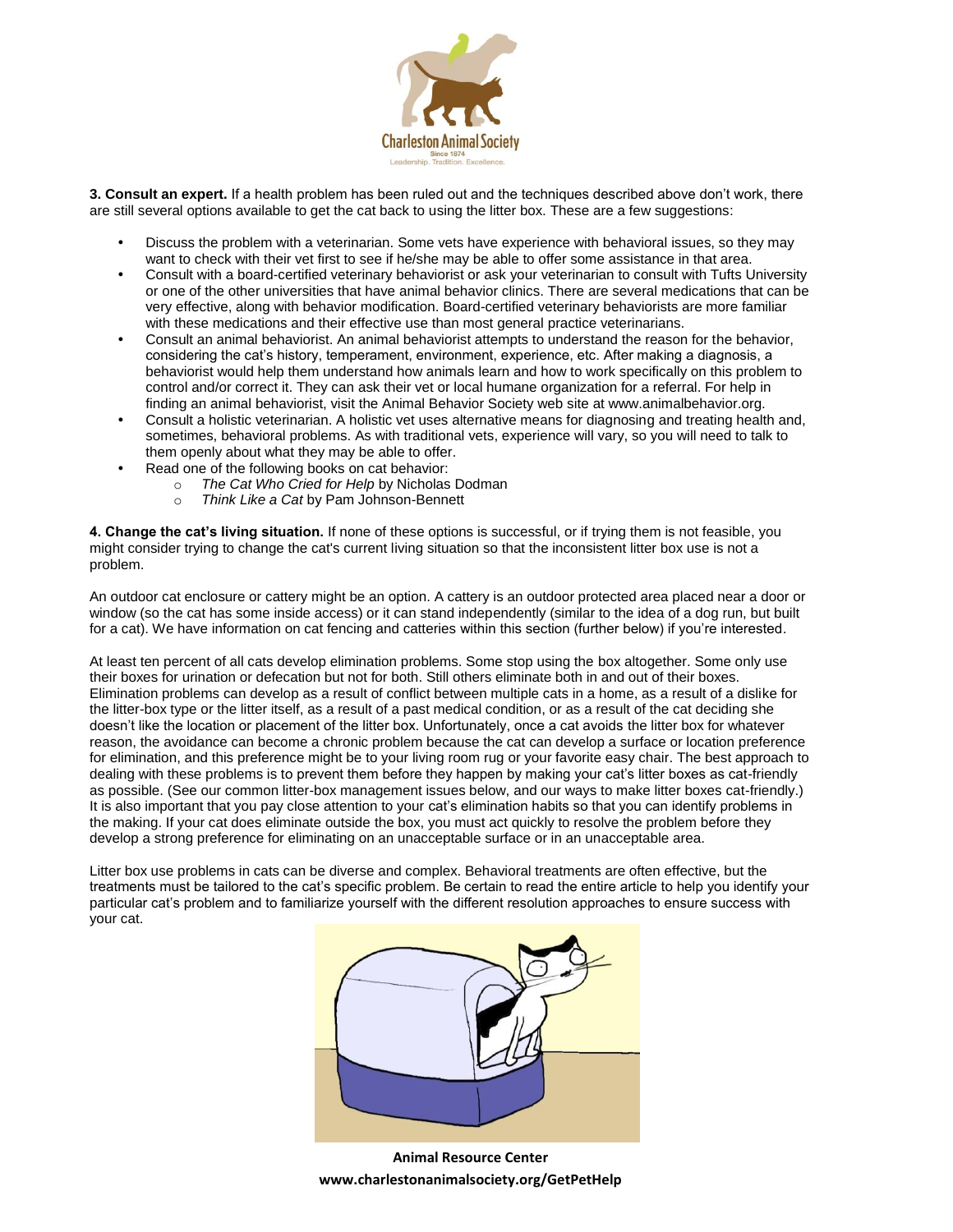

#### **Why Do Some Cats Eliminate Outside the Litter Box?**

#### **Litter-Box Management Problems**

If your cat isn't comfortable with their litter box or can't easily access it, they probably won't use it. The following common litter-box problems might cause them to eliminate outside of the box:

- You haven't cleaned your cat's litter box often or thoroughly enough.
- You haven't provided enough litter boxes for your household. Be sure to have a litter box for each of your cats, as well as one extra.
- Your cat's litter box is too small for them.
- Your cat can't easily get to the litter box at all times.
- Your cat's litter box has a hood or liner that makes them uncomfortable.
- The litter in your cat's box is too deep. Cats usually prefer one to two inches of litter.

#### **Surface Preference**

Some cats develop preferences for eliminating on certain surfaces or textures like carpet, potting soil or bedding.

#### **Litter Preference or Aversion**

As predators who hunt at night, cats have sensitive senses of smell and touch to help them navigate through their environment. These sensitivities can also influence a cat's reaction to their litter. Cats who have grown accustomed to a certain litter might decide that they dislike the smell or feel of a different litter.

#### **Location Preference or Aversion**

Like people and dogs, cats develop preferences for where they like to eliminate and may avoid locations they don't like. This means they might avoid their litter box if it's in a location they dislike.

#### **Inability to Use the Litter Box**

Geriatric cats or cats with physical limitations may have a difficult time using certain types of litter boxes such as topentry boxes, or litter boxes with high sides.

#### **Negative Litter-Box Association**



There are many reasons why a cat who has reliably used their litter box in the past starts to eliminate outside of the box. One common reason is that something happened to upset them while they were using the litter box. If this is the case with your cat, you might notice that they seem hesitant to return to the box. They may enter the box, but then leave very quickly sometimes before even using the box.

One common cause for this is painful elimination. If your cat had a medical condition that caused pain when they eliminated, they may have learned to associate the discomfort with using the litter box. Even if your cat's health has returned to normal, that association may still cause them to avoid the litter box.

#### **Household Stress**

Stress can cause litter-box problems. Cats can be stressed by events that their owners may not think of as traumatic. Changes in things that even indirectly affect the cat, like moving, adding new animals or family members to your household—even changing your daily routine—can make your cat feel anxious.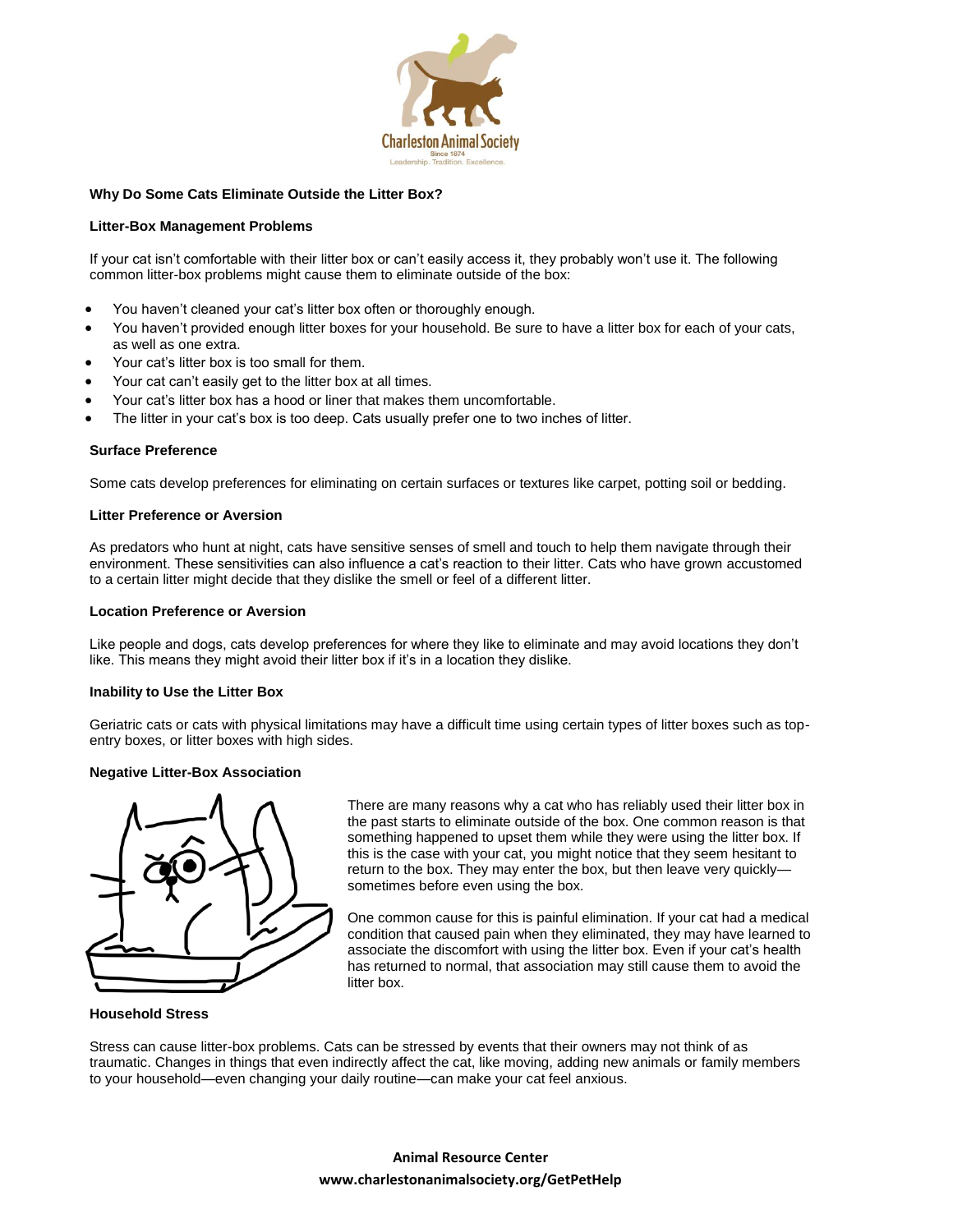

#### **Multi-Cat Household Conflict**

Sometimes one or more cats in a household control access to litter boxes and prevent the other cats from using them. Even if one of the cats isn't actually confronting the other cats in the litter box, any conflict between cats in a household can create enough stress to cause litter-box problems.

#### **Medical Problems That Can Cause Inappropriate Elimination**

#### Urinary Tract Infection (UTI)

If your cat frequently enters the litter box and seems to produce only small amounts of urine, they may have a urinary tract infection. See a veterinarian to rule out this possible medical problem.

#### Feline Interstitial Cystitis

Feline interstitial cystitis is a neurological disease that affects a cat's bladder ("cystitis" means inflamed bladder). Cats with cystitis will attempt to urinate frequently and may look as if they are straining, but with little success. They may lick themselves where they urinate, and they may have blood in their urine. Feline interstitial cystitis can cause a cat to eliminate outside of the box, but this is only because of the increased urgency to urinate and because there is pain involved in urination. Feline interstitial cystitis is very serious and can be life-threatening to the cat. It must be treated immediately by a veterinarian.

#### Kidney Stones or Blockage

If your cat has kidney stones or a blockage, they may frequently enter the litter box. They may also experience pain and meow or cry when they try to eliminate. Their abdomen may be tender to the touch.

## **Other Behavior Problems to Rule Out**

#### **Urine Marking**

Urine marking is a problem that most pet owners consider a litter box problem since it involves elimination outside the box, but the cause and treatment are entirely different from other litter-box problems and therefore it is considered a rule out. A cat who urine marks will regularly eliminate in their litter box, but will also deposit urine in other locations, usually on vertical surfaces. When marking, they'll usually back up to a vertical object like a chair side, wall or speaker, stand with their body erect and their tail extended straight up in the air, and spray urine onto the surface. Often their tail will twitch while they're spraying. The amount of urine a cat sprays when they're urine marking is usually less than the amount they would void during regular elimination in the box.

#### **What to Do If Your Cat Eliminates Outside the Litter Box**

## **Basic Tips for Making Cats Feel Better About Using Their Litter Boxes**

- Virtually all cats like clean litter boxes, so scoop and change your cat's litter at least once a day. Rinse the litter box out completely with baking soda or unscented soap once a week.
- The majority of cats prefer large boxes that they can enter easily. Plastic sweater storage containers make excellent litter boxes.
- Most cats like a shallow bed of litter. Provide one to two inches of litter rather than three to four inches.
- Most cats prefer clumping, unscented litter.
- Your cat may prefer the type of litter they used as a kitten.
- Most cats don't like box liners or lids on their boxes.
- Cats like their litter boxes located in a quiet but not "cornered" location. They like to be able to see people or other animals approaching, and they like to have multiple escape routes in case they want to leave their boxes quickly.
- Because self-cleaning boxes are generally cleaner than traditional types of litter boxes, many cats accept them readily. However, if you're using a self-cleaning litter box and your cat starts eliminating outside the box, try switching to a traditional type of litter box.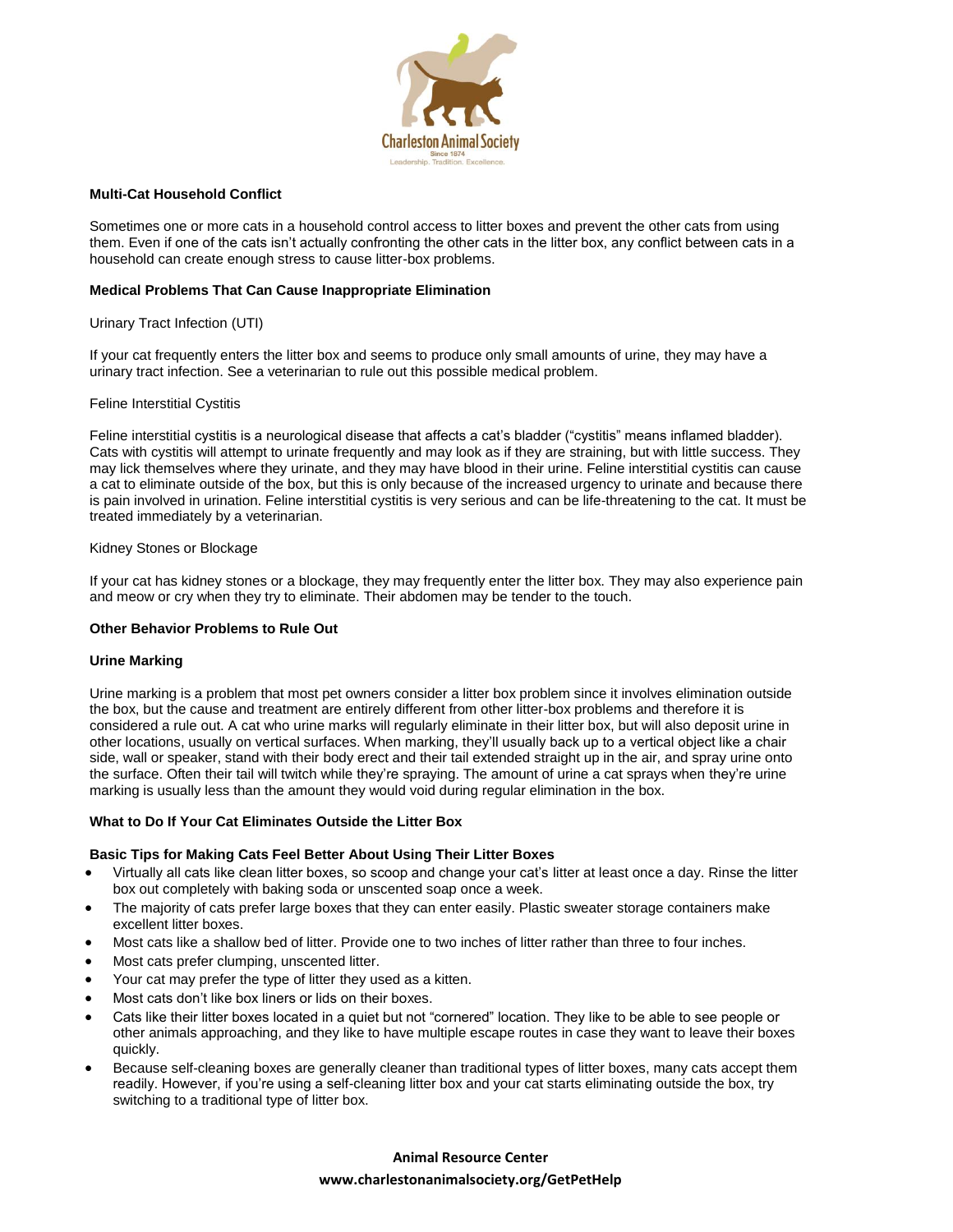

## **Resolving a Litter-Box Problem**

The first step in resolving elimination outside the litter box is to rule out urine marking and medical problems. Have your cat checked thoroughly by a veterinarian. Once your veterinarian determines that your cat doesn't have a medical condition or issue, try following these guidelines:

- Provide enough litter boxes. Make sure you have one for each cat in your household, plus one extra. For example, if you have three cats, you'll need a minimum of four litter boxes.
- Place litter boxes in accessible locations, away from high-traffic areas and away from areas where the cat might feel trapped. If you live in a multistory residence, you may need to provide a litter box on each level. Keep boxes away from busy, loud or intimidating places, like next to your washer and dryer or next to your dog's food and water bowls, or in areas where there's a lot of foot traffic.
- Put your cat's food bowls somewhere other than right next to the litter box.
- Remove covers and liners from all litter boxes.
- Give your cat a choice of litter types. Cats generally prefer clumping litter with a medium to fine texture. Use unscented litter. Offer different types of litter in boxes placed side-by-side to allow your cat to show you them preference.
- Scoop at least once a day. Once a week, clean all litter boxes with warm water and unscented soap, baking soda or no soap, and completely replace the litter. The problem with scented cleaners is that your cat could develop an aversion to the scent.
- Clean accidents thoroughly with an enzymatic cleanser designed to neutralize pet odors. You can find this kind of cleaner at most pet stores.
- If your cat soils in just a few spots, place litter boxes there. If it's not possible to put a box in a spot where your cat has eliminated, place their food bowl, water bowl, bed or toys in that area to discourage further elimination.
- Make inappropriate elimination areas less appealing. Try putting regular or motion-activated lights in dark areas. You can also make surfaces less pleasant to stand on by placing upside-down carpet runners, tin foil or doublesided sticky tape in the area where your cat has eliminated in the past.

## **If Your Cat Has Developed a Surface or Location Preference**

If your cat seems to prefer eliminating on a certain kind of surface or in a certain location, you'll need to make that surface or its location less appealing. If the preference is in a dark area, try putting a bright light or, even better, a motion-activated light in the area. You can also make surfaces less pleasant to stand on by placing upside-down carpet runners, tin foil or double-sided sticky tape where your cat has eliminated in the past. At the same time, provide your cat with extra litter boxes in acceptable places in case part of the problem is the location of the usual litter box, and be sure to give them multiple kinds of litter to choose from so that they can show you which one they prefer. Put the boxes side-by-side for a while, each with a different type of litter, and check to see which one your cat decides to use.

Clean accidents thoroughly with an enzymatic cleanser designed to neutralize pet odors. You can find this kind of cleaner at most pet stores.

## **If Your Cat Has Developed a Litter Preference or Aversion**

Cats usually develop a preference for litter type and scent as kittens. Some cats adapt to a change of litter without any problem at all, while other cats may feel uncomfortable using a type of litter that they didn't use when they were young.

If you think your cat may dislike the litter type, texture or smell, try offering different types of litter to use. Cats generally prefer clumping litter with a medium to fine texture. They also usually prefer unscented litter. To help your cat pick their preferred litter, put a few boxes side-by-side with different types of litter in them. They'll use the one the they like best.

Clean accidents thoroughly with an enzymatic cleanser designed to neutralize pet odors. You can find this kind of cleaner at most pet stores.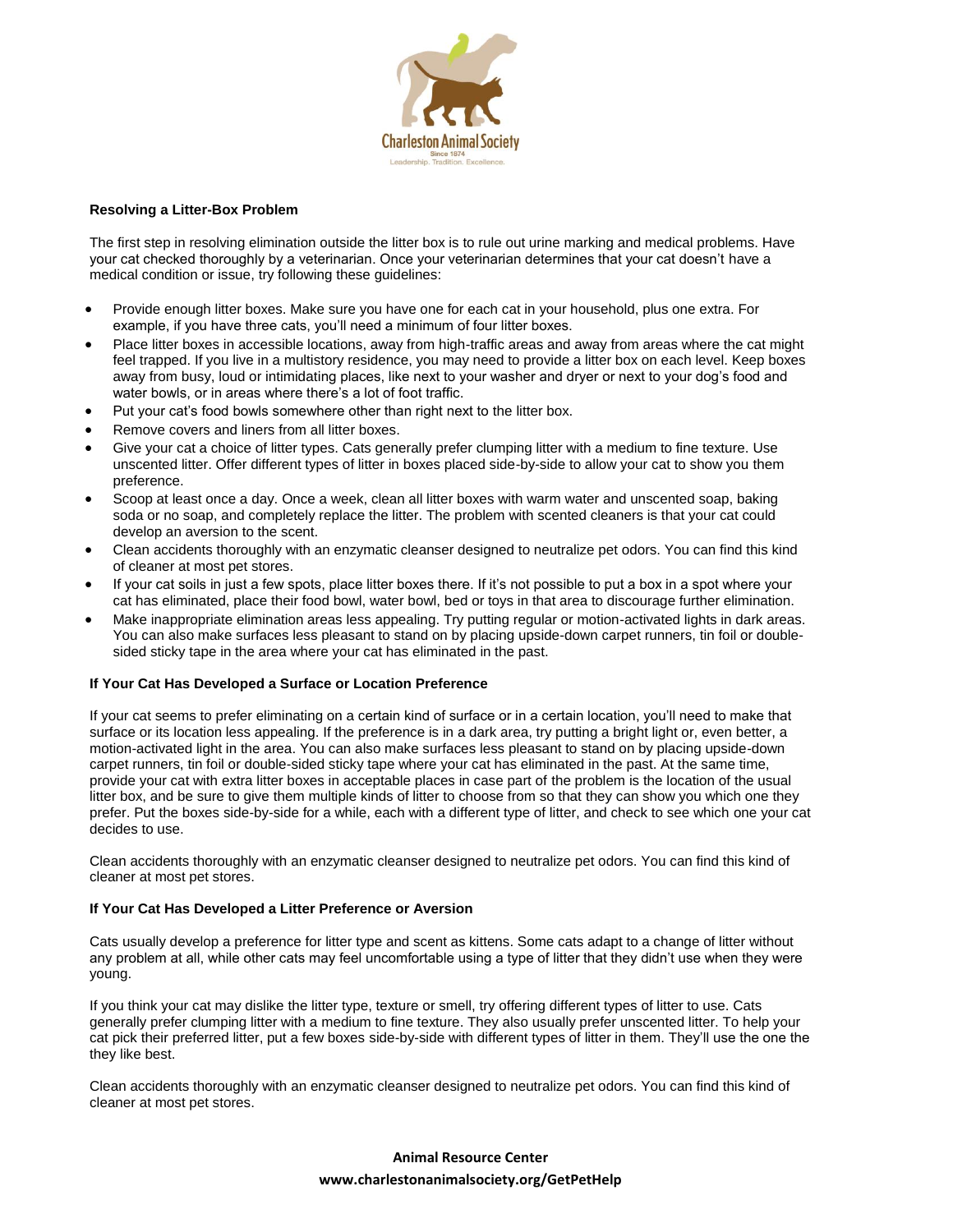

## **If Your Cat Is Unable to Use the Litter Box**

Special-needs cats such as those who are older, arthritic or still very young might have trouble with certain types of litter boxes. Boxes that have sides that are too high or have a top-side opening might make it difficult for your cat to enter or leave the box. Try switching to a litter box with low sides.

As in any situation where the cat may have eliminated outside the box, clean accidents thoroughly with an enzymatic cleanser designed to neutralize pet odors. You can find this kind of cleaner at most pet stores.

## **Treatment for Negative Litter Box Association**

If your cat has experienced some kind of frightening or upsetting event while using the litter box, they could associate that event with the litter box and avoid going near it. Things that might upset your cat while they're eliminating in the box include being cornered or trapped by a dog, cat or person, hearing a loud noise or commotion, or seeing something frightening or startling. These experiences—or any other disturbing experience—could make your cat very reluctant to enter the litter box. If your cat is afraid of the litter box, you may notice them running into the box and then leaving again very quickly, sometimes before they're finished eliminating. You may also notice them eliminating nearby, but not inside the box. This means that your cat is worried about using the box, especially if they have reliably used the litter box in the past.



## **Changing the Way Your Cat Feels**

If your cat associates the litter box with unpleasant things, you can work to help them develop new and pleasant associations. Cats can't be forced to enjoy something and trying to show your cat that the litter box is safe by placing them in the box will likely backfire and increase their dislike of the box. It's usually not a good idea to try to train your cat to use the litter box by offering treats like you would a dog because many cats do not like attention while they're eliminating. However, a professional animal behavior consultant, such as a Certified Applied Animal Behaviorist (CAAB) or a board-certified veterinary behaviorist (Dip ACVB) may be able to help you design a successful retraining or counterconditioning program.

Sometimes retraining to overcome litter-box fears or aversions may not be necessary. Here are some steps that you can try to help your cat learn new pleasant associations.

- Move your cat's litter box to a new location, or add a few litter boxes in different locations at the same time. Pick locations where your cat can see who is approaching from any sides that aren't backed by walls. These locations should also have multiple escape routes so that your cat can quickly leave the litter box if they suddenly feel anxious. If possible, make sure that children or other animals who might seem threatening to your cat can't get near the litter box.
- Fill the litter boxes one to two inches deep with a litter that is a little different from the litter in the boxes your cat avoids. Use a finer or coarser texture. If you've been using scented litter, try unscented litter.
- Try playing with your cat near the litter box. Also leave treats and toys for them to find and enjoy in the general area leading to the box. Don't put the food bowl next to the box, though, because cats usually don't like to eliminate close to their food.
- If you have a long-haired cat, try carefully and gently clipping the hair on her hind end if you notice that it gets soiled or matted during elimination. Matting can cause the hair to get pulled when the cat eliminates. That can be painful for the cat and make them skittish of the litter box.

#### **Treatment for Household Stress**

Cats sometimes stop using their litter boxes when they feel stressed. Identify and, if possible, eliminate any sources of stress or frustration in your cat's environment. For instance, keep the food bowls full and in the same place, keep their routine as predictable as possible, prevent the dog from chasing them, close blinds on windows and doors so they aren't upset by cats outside. If you can't eliminate sources of stress, try to reduce them. Incorporate the use of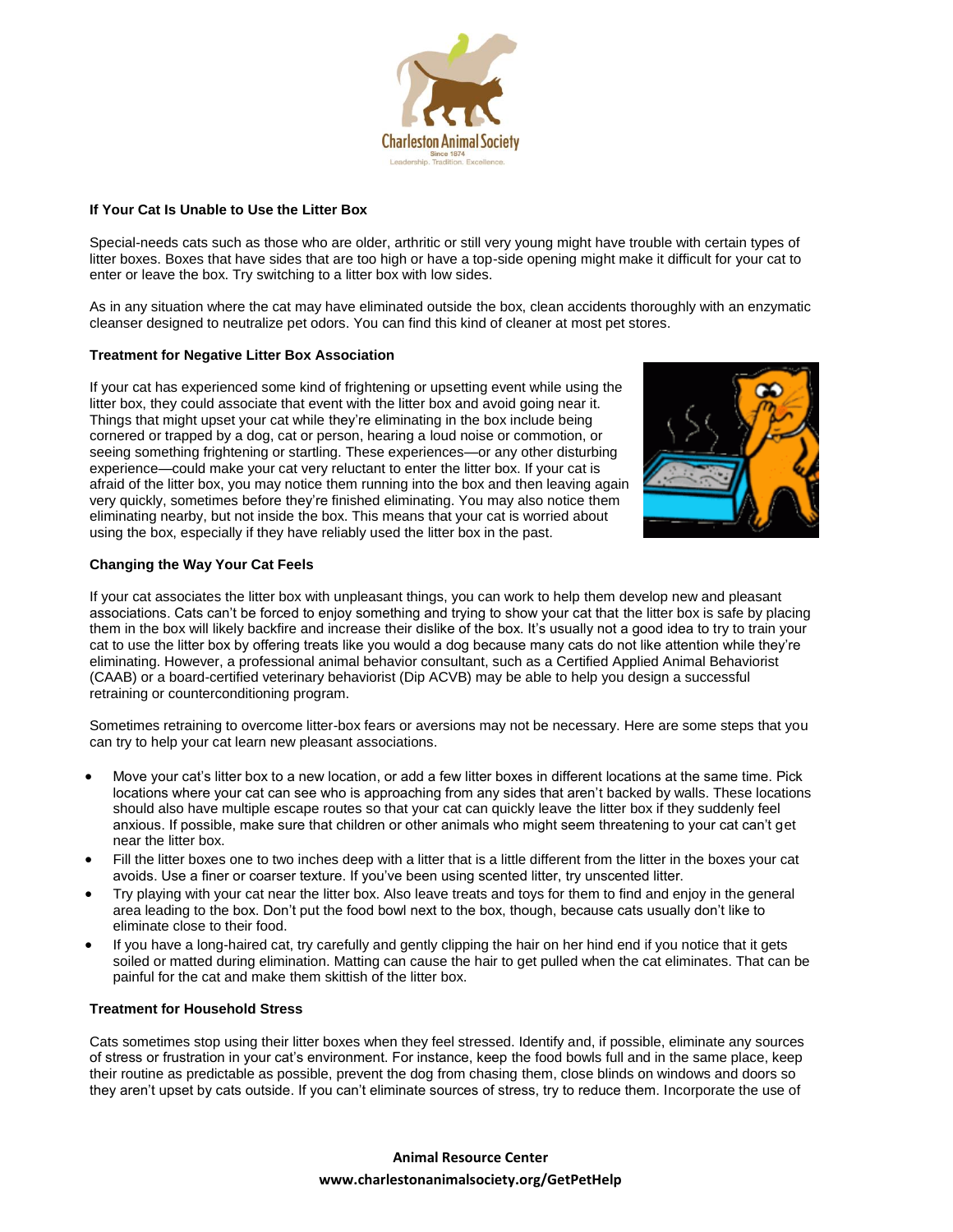

Feliway® spray or diffusers, which deliver a synthetic pheromone that has been shown to have some effect in relieving stress in cats. You can find Feliway products in many pet stores and online.

#### **Treatment for Multi-Cat Household Conflict**

Sometimes an elimination problem can develop as a result of conflict between cats who live together. If you have multiple cats and aren't sure which cat is soiling, speak with your veterinarian about giving fluorescein, a harmless dye, to one of your cats. Although the dye does not usually stain carpeting, it causes urine to glow blue under ultraviolet light for about 24 hours. If you can't get or use fluorescein, you can temporarily confine your cats, one at a time, to determine which one is eliminating outside of the litter boxes in your home.

If there is a conflict between your cats and one of them seems stressed, provide additional litter boxes in locations where the anxious cat spends the majority of their time. Also be sure to provide adequate resting areas for each cat. It can very useful in multi-cat households to create vertical resting spots on shelves or window sills or by buying multi-perch cat trees. It may help to distribute resources such as food, water, cat posts or trees, and litter boxes so that each individual cat can make use of them without coming into contact or having a conflict with one of the other cats. Using Feliway spray or diffusers can reduce general social stress in your household.

#### **Medications**

Always consult with your veterinarian or a veterinary behaviorist before giving your cat any type of medication for a behavior problem.

Medications can provide additional help in treating inappropriate elimination when the behavior is in response to stress or anxiety. It's unlikely to be helpful if your cat eliminates outside the litter box because of litter-management problems, an aversion to a particular kind of litter or location, a preference for a particular surface or location, or a physical inability to use the box. If you'd like to explore this option, speak with your veterinarian, a veterinary behaviorist or a Certified Applied Animal Behaviorist who can work closely with your vet.

#### **What NOT to Do**

Regardless of what you do so solve your cat's elimination problems, here are a few things to avoid:

- Do not rub your cat's nose in urine or feces.
- Do not scold your cat and carry or drag them to the litter box.
- Do not confine your cat to a small room with the litter box, for days to weeks or longer, without doing anything else to resolve their elimination problems.
- Do not clean up accidents with an ammonia-based cleanser. Urine contains ammonia, and therefore cleaning with ammonia could attract your cat to the same spot to urinate again. Instead, use a product specifically for cleaning pet accidents, such as Nature's Miracle®.

## **FELINE AGGRESSION**

Biting is a challenging problem in cats. Finding a new home is rarely an option, so it is best to address the problem within the household. Here are some additional suggestions:

- **Get a medical checkup.** Advise taking the animal to the vet to rule out any health problems. A painful injury or physical ailment can cause the sweetest animal to become ill-tempered. Since animals cannot tell us directly that they are hurting, their misbehaving may be their only way to communicate their pain to us.
- **Get the cat neutered/spayed.** Is the cat neutered/ spayed? Neutering helps to calm animals down. While it's best performed early in life to prevent the development of bad habits, it can be done at any age to help reduce aggressive behavior.
- **Watch for signs of over-stimulation.** Cats can become over-stimulated when being petted and may bite or scratch. Watch for subtle signs: Tail twitching or a shift in the tone of the cat's purr or facial expression can be cues. Learn to stop touching the cat before the cat has had enough. After an incident, withdraw all

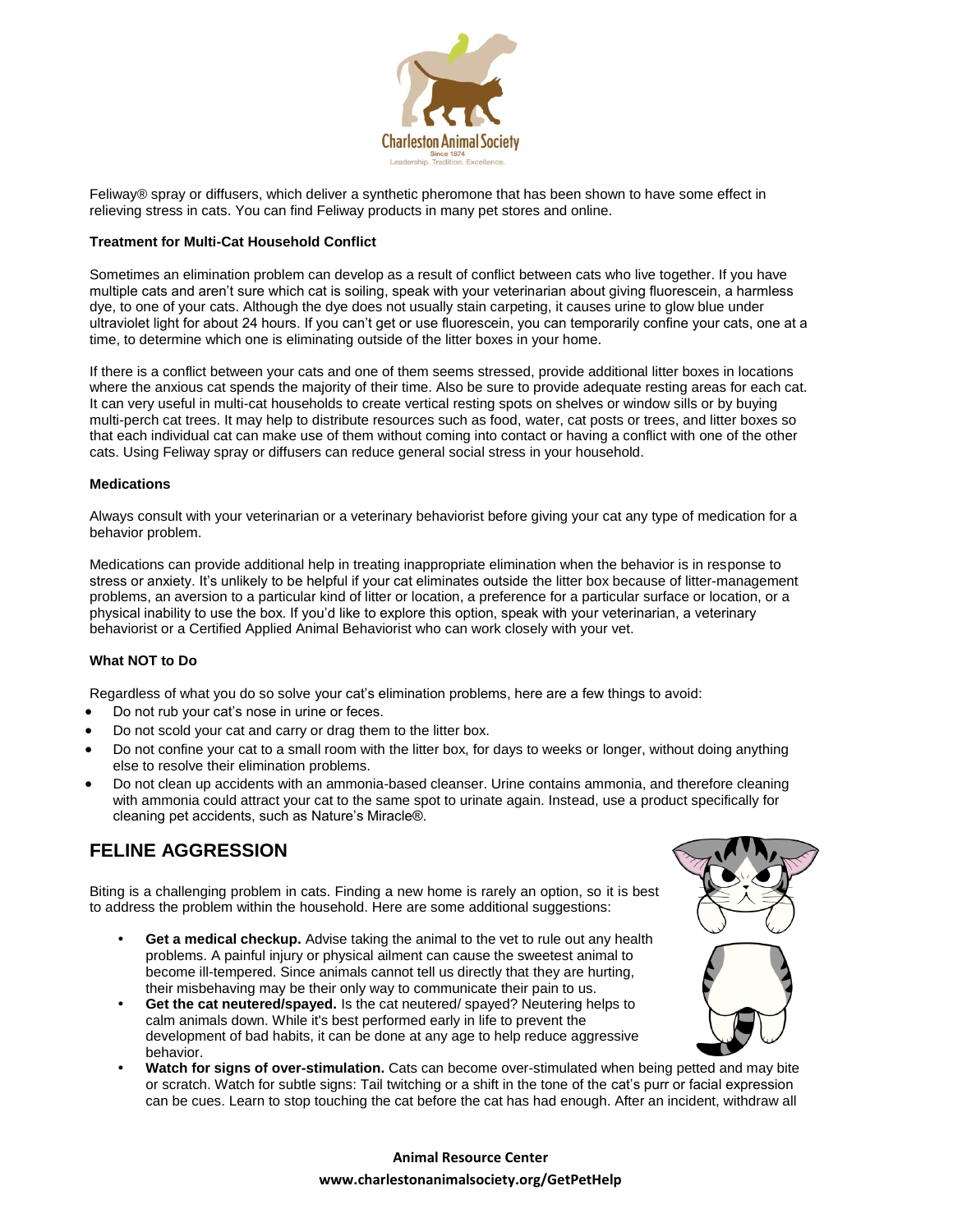

attention from the cat for several minutes. Briefly expressing your hurt verbally is okay, but reassuring and petting the cat are positive reinforcements and should not be done immediately following unacceptable behavior.

- **Be aware of your cat's sensitivities.** Some cats simply do not like to have their feet, stomach, or other parts of the body touched, and avoiding these areas can be the best solution. However, such sensitivity can be a sign that the cat is in pain, especially if the behavior is new. This is where the vet visit becomes so important!
- **Consult a board-certified veterinary behaviorist.** Consult with a board-certified veterinary behaviorist or ask your veterinarian to consult with Tufts University or one of the other universities that have animal behavior clinics. There are several medications that can be very effective, along with behavior modification. Board certified veterinary behaviorists are more familiar with these medications and their effective use than most general practice veterinarians.
- **Consult an animal behaviorist.** An animal behaviorist attempts to understand the reason for the behavior, considering the cat's history, temperament, environment, experience, etc. After making a diagnosis, a behaviorist would help you understand how animals learn and how to work specifically on this problem to control and/or correct it.
- **Consult a holistic veterinarian.** A holistic vet uses alternative means for diagnosing and treating health and sometimes behavioral problems. As with traditional vets, experience will vary, so you will need to talk to them openly about what they may be able to offer.
- **Read a book on the subject.** You may want to read one of the following books on cat behavior:
	- o *The Cat Who Cried for Help* by Nicholas Dodman
	- o *Think Like a Cat* by Pam Johnson-Bennett

Aggression is the second most common feline behavior problem seen by animal behaviorists. Although cat aggression is sometimes taken less seriously than dog aggression—perhaps because cats are smaller and don't pursue people to bite them like dogs can—aggressive cats can be formidable. They have five potential weapons (their teeth and all four clawed paws) compared to dogs' sole weapon: their mouth. They can inflict bites and severe lacerations, which are painful and can easily become infected. They can also cause cat scratch fever, a usually benign but potentially serious infectious disease that causes flu-like symptoms. Fights between cats rarely result in fatalities, but they can lead to infections and result in considerable veterinary expenses for cat parents. Aggressive cats can be risky to have at home and can pose a real danger to family and visitors.

## **What Is Aggression?**

Aggression is threatening or harmful behavior directed toward another individual (a person, another cat or other animals). Virtually all wild animals display aggression to guard their territories, defend their offspring and protect themselves if attacked. Aggression refers to a wide variety of complex behaviors that occur for different reasons under various circumstances. Aggression problems in pet cats range from cats who hiss and avoid the target of their aggression to cats who aggressively attack.

## **Understanding Cat Body Language**



Understanding what cats are communicating through their body language is essential for cat parents. It enables them to more accurately "read" their cats and understand their feelings and motivations for doing what they do. It also helps them respond more effectively to behavior issues like aggression. Body language is made up of cats' body postures, facial expressions, and the position and carriage of certain body parts, like ears, tail and even whiskers. Cat body language is more subtle than dog body language and can be harder for people to interpret. Nevertheless, knowing what the basic postures mean helps you to deal with problems more effectively and enjoy your cat's company more fully because you can understand a common language.

Threats and aggression can be either offensive or defensive. Offensively aggressive cats try to make themselves look bigger and more intimidating, whereas a defensively aggressive cat adopts a self-protective posture and tries to look smaller. Following are some typical postures seen in feline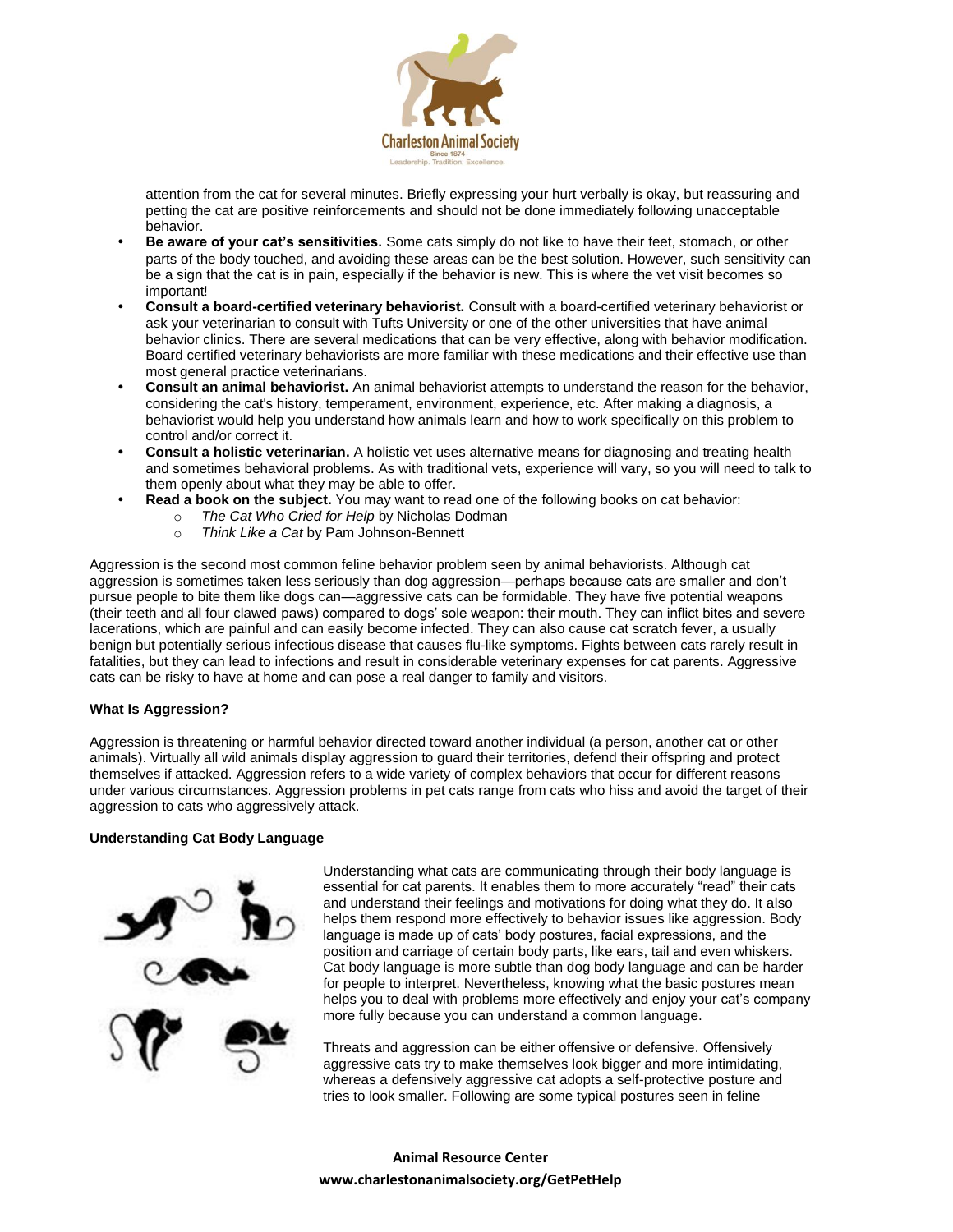

aggression. A rule of thumb for all the postures listed is—don't touch, attempt to reassure or punish cats showing these postures!

## **Offensive postures include:**

- A stiff, straight-legged upright stance
- Stiffened rear legs, with the rear end raised and the back sloped downward toward the head
- Tail is stiff and lowered or held straight down to the ground
- Direct stare
- Upright ears, with the backs rotated slightly forward
- Piloerection (hackles up), including fur on the tail
- Constricted pupils
- Directly facing opponent, possibly moving toward them
- Might be growling, howling or yowling

## **Defensive postures include:**

- Crouching
- Head tucked in
- Tail curved around the body and tucked in
- Eyes wide open with pupils partially or fully dilated
- Ears flattened sideways or backward on the head
- Piloerection (hackles up)
- In an anxious cat, whiskers might be retracted. In a fearful cat, whiskers might pan out and forward to assess distance between them self and the danger
- Turning sideways to the opponent, not straight on
- Open-mouthed hissing or spitting
- Might deliver quick strikes with front paws, claws out

## **Overt aggression, whether defensive or offensive, includes:**

- Swatting, striking with paws
- Biting
- Fighting
- Growling, shrieking
- **Scratching**
- Preparing for an all-out attack by rolling onto side or back and exposing all weapons: teeth and claws
- In this position, your cat might attempt to grab your hand and bring it to their mouth to bite it

## **Classification of Aggressive Behavior**

If your cat has been aggressive in the past or you suspect they could become aggressive, take time to evaluate the situations that got them upset. Who did they aggress toward? When and where did it happen? What was going on during the halfhour or so leading up to the incident? What was about to happen to your cat? Determining the answers to these questions can clarify the circumstances that trigger your cat's aggressive reaction and provide insight into why they're behaving this way. You need to understand the cause of your cat's aggression and their motivation for it before you can help him.

Keep in mind that a number of medical conditions can cause or contribute to your cat's aggression, including toxoplasmosis, hyperthyroidism, epilepsy, abscesses, arthritis, dental disease, rabies, trauma, and sensory decline or cognitive dysfunction in older cats. The first step in resolving your cat's aggression problem is to have a complete veterinary exam to assess their physical health.

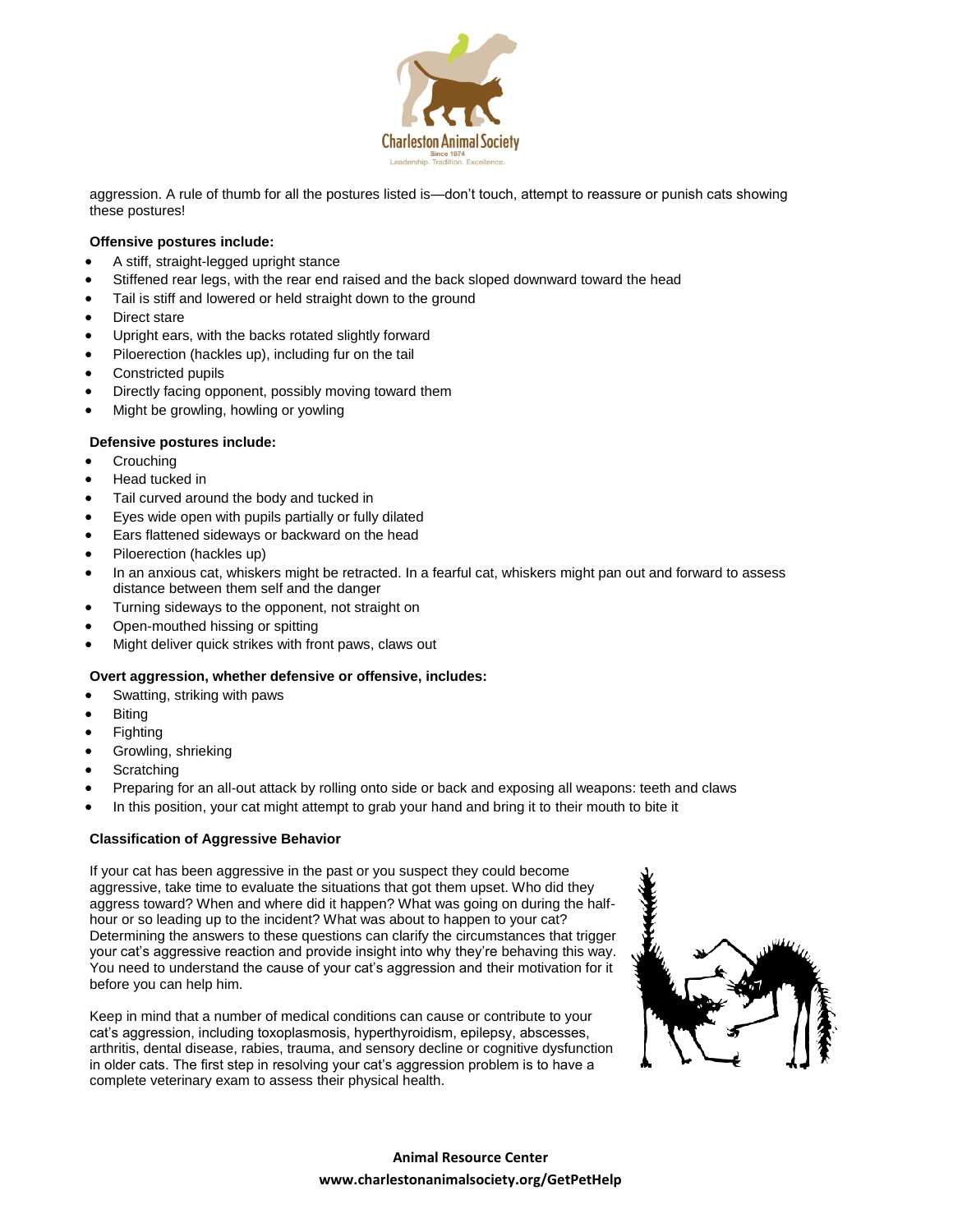

Aggressive behavior problems in cats can be classified in different ways. A good way to understand why your cat is aggressive is to think about the function or purpose of the aggression. If you consider all the reasons why cats behave aggressively, you can determine what motivates your cat to do so and identify what they might gain from their behavior.

#### **Between Cats**

The most obvious and easily understood type of aggression between cats occurs between unneutered males. As males reach adulthood, they often begin to challenge each other for access to mates and territory. Tom cats who roam will get into threatening stand-offs and actual fights. They sit or stand stiffly, their hackles up, and stare at each other. Their ears are swivelled backward, and they often growl, hiss and howl loudly. One cat might eventually slowly leave, or one or both of them might attack.

Aggression between household cats is more subtle and complex than the conflicts between two outdoor toms. It can be so subtle, in fact, that cat parents don't notice it. The aggressor cat postures, and the recipient tries to look smaller and may break away to avoid the aggressor. The aggression can occur between females or between females and males. It can be related to physical size and activity (large cats often intimidate smaller or less active cats), to a lack of pleasant social experiences with other cats, to an accidentally learned association between the other cat and something unpleasant (like fireworks or thunder), or to a simple personality clash.

#### **Fearful or Defensive**

Fear aggression can occur when a cat perceives a threat, and it escalates if they can't escape. The more threatening the person, animal, object or sound seems to the cat, the more heightened their fear reaction will be. Typical body postures associated with fearful or defensive aggression are a combination of defensive signals (such as crouching, flattening the ears, tucking the tail, leaning away or rolling onto the side, and pupil dilation) and aggressive signals (such as hissing and spitting, piloerection, growling, swatting, biting and scratching). Aggressive signals are especially likely to be displayed if a cat can't escape the thing they fear. Often, the best way to deal with a defensively aggressive cat is to simply avoid them until they calm down.

## **Territorial**

Animals of many species strive to expel or keep out other individuals from their territory, and cats are no exception. Both male and female cats are territorial, but males may defend larger territories than females. Cats' territorial aggression is usually directly toward other cats, but it can be directed toward dogs and people, too. A cat can show territorial aggression toward some family members and not others and toward some cats but not others. Cats mark their turf by patrolling, chin rubbing and urine spraying. They may stalk, chase and ambush a targeted intruder while displaying offensive body postures, including hissing, swatting and growling. Some cats take a slow and steady approach in their stalking, while others immediately and aggressively give chase. A cat's perceived territory could be the entire house or part of it, the yard, the block or the neighborhood. Some of the most common situations that trigger territoriality are:

- A kitten in the household reaches sexual maturity
- A new cat is introduced into the family and household
- Major changes are made in the cat's family or environment (for example, moving or someone moving in)
- Stray or roaming cats in the neighborhood enter a cat's territory

#### **Play**

Rough play is common and natural among kittens and young cats less than two years of age. Despite the playful intentions of a cat, however, when such play is directed toward people or becomes overly rambunctious, it can cause injury to people or damage household items. Play aggression is the most common type of aggressive behavior that cats direct toward their owners. It involves typical predatory and play behaviors, including stalking, chasing, attacking, running, ambushing, pouncing, leaping, batting, swatting, grasping, fighting and biting. It's believed that through play with each other, young cats learn to inhibit their bites and sheathe their claws when swatting. The degree to which individual cats learn to inhibit their rough play varies, and those who were orphaned or weaned early might never have learned to temper their play behavior. Other factors that can contribute to play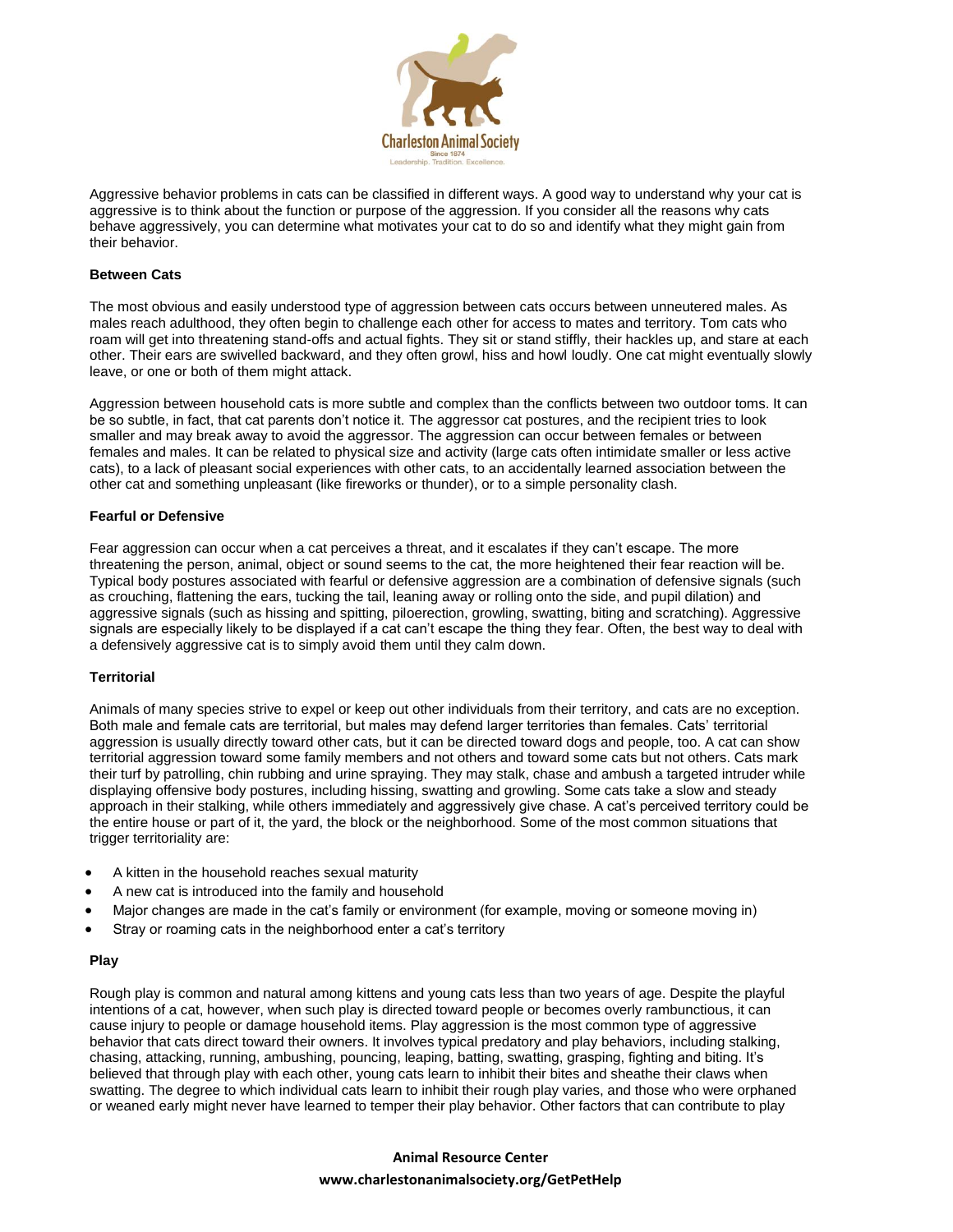

aggression are long hours spent alone without opportunities to play, and if pet parents encourage their cats to chase and attack people's hands and feet in play.

## **Redirected**

Redirected aggression is probably the most dangerous type of cat aggression, because the bites are uninhibited and the attacks can be frightening and damaging. Unfortunately, it's a very common type of feline aggression. Redirected aggression occurs when a cat is aggressively aroused and agitated by an animal or person they can't get at (because there's a window between them, for example). Unable to get to the trigger of their agitation, they turn and lashes out at someone—person, dog or cat—who is nearby or who approaches them. There can be considerable delay between the initial arousal and the redirected aggression, as long as hours. This is why cat parents sometimes describe this kind of aggression as unprovoked or "out of the blue." They weren't even aware of the initial trigger (for example, a cat outside who passed by 30 minutes before the attack). A redirected attack occurs only if an agitated cat is approached or there's someone close by. The cat won't go looking for someone to attack! It's not a malicious or even intentional type of aggression. It's almost like a reflex, done automatically without thought. This is why it's never a good idea to break up a cat fight or approach an agitated cat showing defensive or offensive aggression postures. Some common triggers for redirected aggression are:



- Watching another cat through a door or window
- Watching or stalking birds, squirrels or other prey animals
- Smelling another cat's odor on a family member, a visitor or clothing
- Coming indoors after getting outside if the cat usually lives only indoors Hearing high-pitched noises
- Being frightened or harassed by a dog
- Having a person intervene in a cat fight
- 
- Being in an animal shelter, surrounded by other cats

## **Petting-Induced**

Some cats enjoy being petted, held, carried and even hugged. Some merely tolerate these activities with their owners, or they like being petted but not carried. And a few don't like being petted at all. Petting-induced aggression occurs when a cat suddenly feels irritated by being petted, nips or lightly bites the person petting him, and then jumps up and runs off. This type of aggression isn't well understood, but behaviorists think that physical contact, like stroking, can quickly become unpleasant if it's repeated over and over. Repetitive contact can cause arousal, excitement, pain and even static electricity in a cat's fur. Imagine if someone rubbed your back but, instead of moving his hand all over your back, he rubbed in just one spot, over and over. That could quickly become unpleasant. Your cat might feel the same way: what started out feeling good is now irritating, and they want you to stop. This type of aggression is more common in males than females. When your cat signals you to stop petting, the best response is simply to stop. With careful observation of your cat's communication signals, you'll usually see warning signs, such as:

- Quickly turning their head toward a person's hand
- Twitching or flipping their tail
- Flattening their ears or rotating them forward and back
- **Restlessness**
- Dilating pupils

#### **Pain-Induced and Irritable**

Pain-induced and irritable aggression are triggered by pain, frustration or deprivation, and they can be directed toward people, animals and objects. Any animal—including humans—can aggress when in pain. So even a wellsocialized, normally docile cat can lash out when they're hurt, when someone tries to touch a painful part of them (for example, to medicate their infected ears), or when they're in pain and they anticipate being handled because someone is approaching them. Cats with aggression problems should always be examined for underlying medical problems, especially painful diseases such as arthritis, dental pain and abscesses from fighting. Painful punishment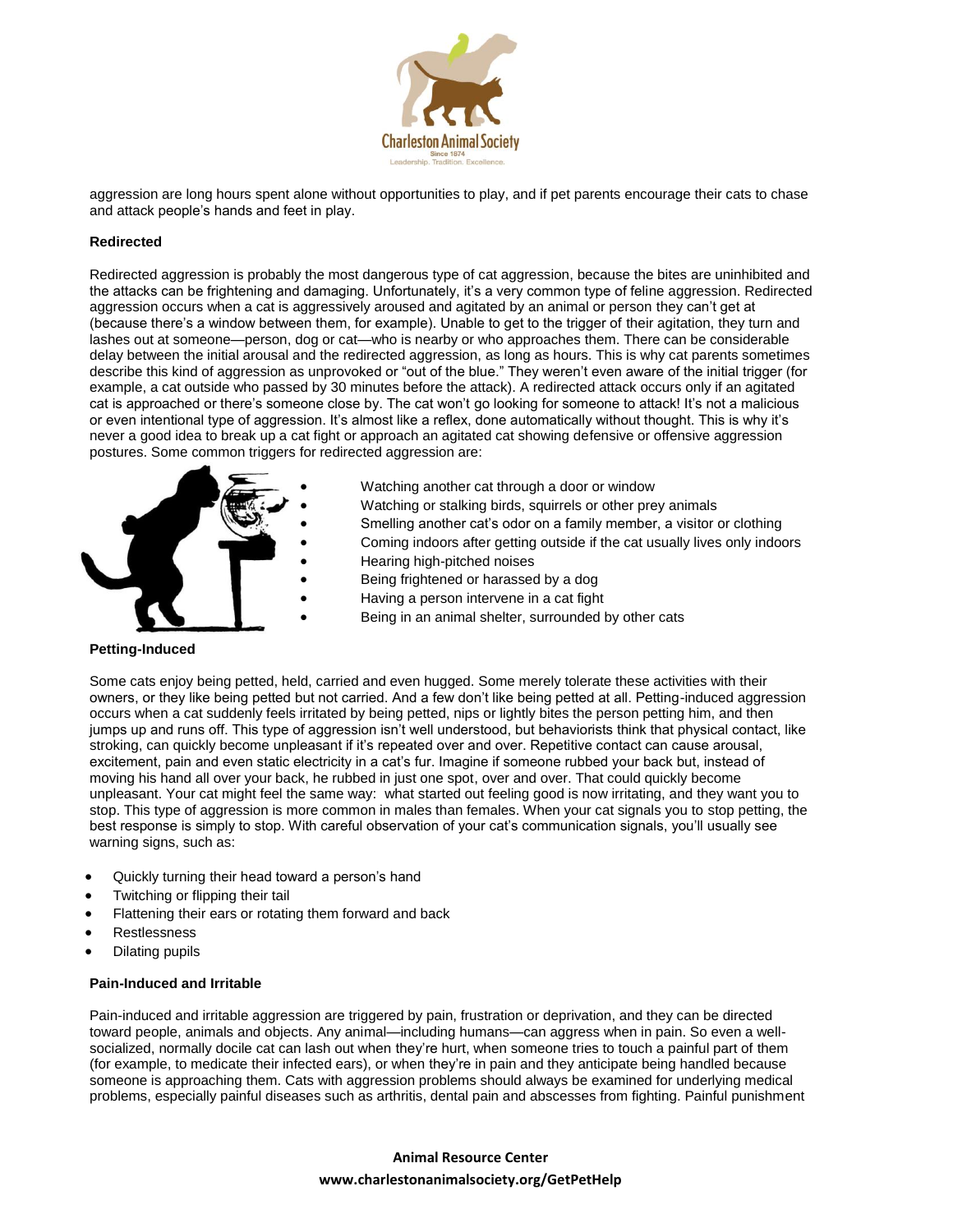

is not only ineffective for changing cat behavior, it can also trigger pain-induced aggression and worsen other types of aggression, like fear and territorial aggression. Body postures will usually be defensive.

#### **Maternal**

All mothers have instincts to protect their offspring from potential danger. Maternal aggression can occur when a mother cat (called the queen) with her kittens is approached by people or other animals whom she perceives as a threat. It's more often directed and other cats, but it can be directed toward people, too. Queens can be quite aggressive when defending their young, especially in the first few days after birth. For this reason, it's a good idea to avoid handling kittens during the first few days of their lives.

#### **Idiopathic**

The classification of idiopathic aggression includes any type of aggression whose cause can't be determined or explained through behavior history or medical exam. Cats with this type of aggression can attack their owners violently. They may bite repeatedly and remain in an aroused state for long periods of time. Redirected aggression must be closely considered and ruled out as a possible cause before a diagnosis of idiopathic aggression is made. These cats are dangerous, and pet parents of such cats should carefully assess their quality of life, as well as the safety of those around them.

#### **Predatory**

Cats are predators, and predatory behaviors are completely natural and highly motivated behaviors for them. Many experts don't classify predation as aggression because its purpose is to obtain food—unlike other types of aggression, which are responses to conflict. Cats are superb hunters. They use their acute vision and sensitivity to high-pitched sounds to locate their prey. They hunt insects, reptiles, rodents, young rabbits and birds. Most cats specialize in rodents, such as mice and voles, but a few become good at killing birds. When a cat detects potential prey, their predatory sequence of behaviors starts with silent stalking, watching and waiting for the perfect moment to strike (their rear end might wobble from side to side



and their tail might twitch). Then they'll finally sprint toward the prey and strike it with their front paws. If successful, they'll deliver a killing bite that all cat species use—he'll bite the prey at the back of the neck to sever the spinal cord. If your cat likes to watch out the windows, you may have seen them become focused, twitch the end of their tail and move their mouth to make a strange chattering sound. When cats do this, it's because they've detected prey that they'd like to hunt.

## **Always Work with Your Veterinarian**

A medical workup is essential for all aggressive cats. Some cats behave aggressively because of a medical condition or complication. In addition to acute painful conditions, cats with orthopedic problems, thyroid abnormality, adrenal dysfunction, cognitive dysfunction, neurological disorders and sensory deficits can show increased irritability and aggression. Geriatric cats can suffer from confusion and insecurity, which could prompt aggressive behavior. Certain medications can alter mood and affect your cat's susceptibility to aggression. Even diet has been implicated as a potential contributing factor. If a medical problem is detected, it's crucial to work closely with your veterinarian to give your cat the best chance at improving.

## **Always Work with a Professional**

Aggression can be a dangerous behavior problem. It is complex to diagnose and can be tricky to treat. Many behavior modification techniques have detrimental effects if misapplied. Even highly experienced professionals get bitten from time to time, so living with and treating an aggressive cat is inherently risky. A qualified professional can take a complete behavior history, develop a treatment plan customized for your cat and coach you through its implementation. They can monitor your cat's progress and make alterations to the plan as required. If appropriate, they can also help you decide when your cat's quality of life is too poor or when the risks of living with your cat are too high and euthanasia is warranted.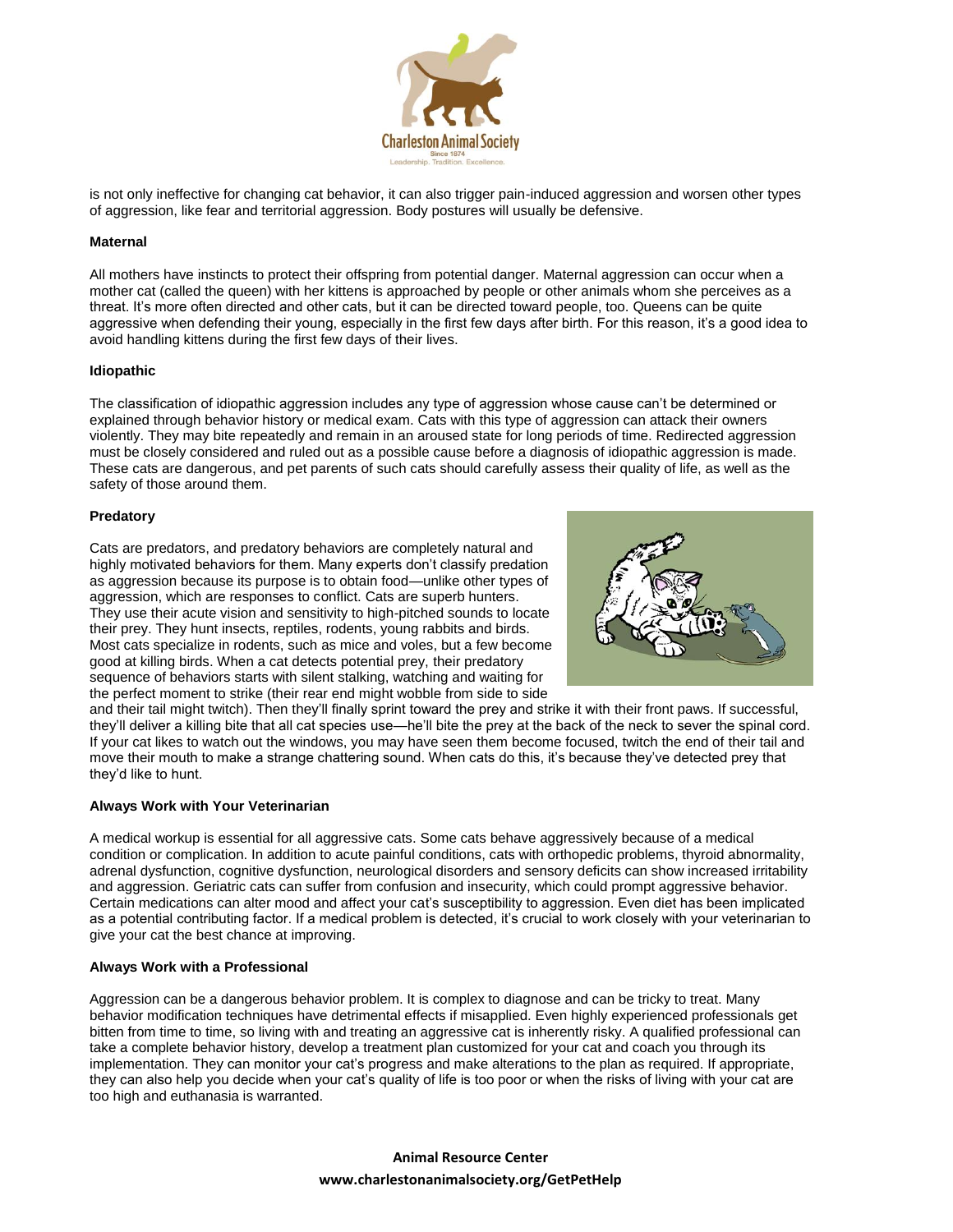

# **DAMAGING THE FURNITURE (AND OTHER HOUSEHOLD ITEMS)**

Scratching is natural for a cat, and rather than trying to stop it, it's best to redirect the scratching to an acceptable place. Declawing is not a humane solution. Many declawed cats develop behavior problems ranging from fearfulness to severe biting. You can use a two-fold approach to solve the problem:

## **1. Deter the cat from the currently selected spot(s).**

Things to try:

- Put double-sided sticky tape on the spot where the cat is scratching.
- Cover the surface with a loose-fitting drape or fabric cover that will move when scratched.
- Tape aluminum foil in place over the surface.
- Spraying perfume or citrus scents can be a deterrent. There are also some indoor cat repellents sold at most pet stores



Spray the cat with water from a squirt gun or a plant mister when you catch them in the act.

**2. Provide a desirable scratching post for the cat to use.** It should be sturdy and not prone to tipping over. Most cats prefer rope, sisal-covered or natural wood scratching posts. Some cats prefer carpeted posts. The post needs to be tall enough for the cat to stretch out (taller than the full length of the cat when stretched out). Fluffy carpeting material is not good for cats to scratch on and so is rejected by some cats in favor of the tighter-weave fabric that may be on the sofa. You can cover an existing scratching post with carpeting material put on reverse side out or you can wrap the post tightly with sisal rope. Even a large natural wood log, secured so that it will not roll or tip, can be an inexpensive - and effective scratching post. Catnip can be rubbed onto the post to encourage use. You can dangle a toy enticingly on the post. You can scratch your fingers on the rough surface in front of the cat so that they'll get the idea, but do not hold them and force their paws against the post, since this will only cause them to avoid the post. Give positive reinforcement when they use the post, i.e., petting and verbal praise. The scratching post should be located in a prominent place, not hidden away. One reason a cat scratches is to mark their territory.

Trimming the cat's nails regularly can minimize damage to furnishings. Declawing is NOT recommended because of the detrimental effect it has on the cat, both physically and psychologically. In some cases, people report success with Soft Paws, a product that can be used to prevent damage to furniture while retaining the cat's claws. Soft Paws are plastic claw-shaped caps that are glued onto the cat's claws.

The best tactic when dealing with scratching is not to try to stop your cat from scratching, but instead to teach them where and what to scratch. An excellent approach is to provide them with appropriate, cat-attractive surfaces and objects to scratch, such as scratching posts. The following steps will help you encourage your cat to scratch where you want them to.

- Provide a variety of scratching posts with different qualities and surfaces. Try giving your cat posts made of cardboard, carpeting, wood, sisal and upholstery. Some cats prefer horizontal posts. Others like vertical posts or slanted posts. Some prefer a vertical grain for raking, while others favor a horizontal grain for picking. Once you figure out your cat's preference for scratching, provide additional posts of that kind in various locations. Keep in mind that all cats want a sturdy post that won't shift or collapse when used. Most cats also like a post that's tall enough that they can stretch fully. (This may be why cats seem to like drapes so much!)
- Encourage your cat to investigate the posts by scenting them with catnip, hanging toys on them and placing them in areas where they'll be inclined to climb on them.
- Discourage inappropriate scratching by removing or covering other desirable objects. Turn speakers toward the wall. Put plastic, double-sided sticky tape, sandpaper or upside-down vinyl carpet runner (knobby parts up) on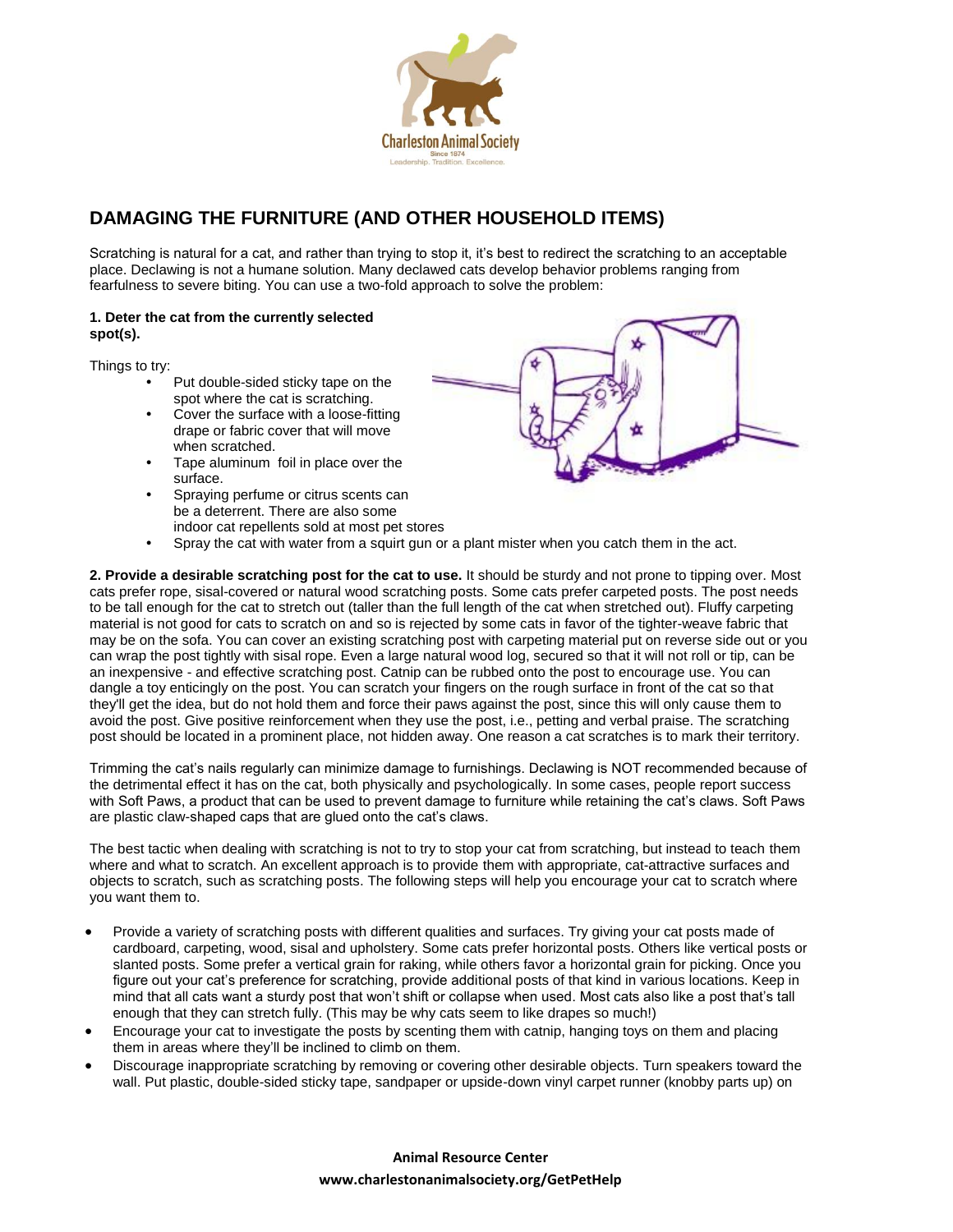

furniture or on the floor where your cat would stand to scratch your furniture. Place scratching posts next to these objects, as "legal" alternatives.

- Clip your cat's nails regularly.
- Consider putting plastic caps on your cat's claws (Soft Claws®) so that they'll do no damage if they scratch on something in your home. These special caps attach to claws with an adhesive. They're temporary, lasting four to six weeks.
- If you catch your cat in the act of scratching an inappropriate object, you can try startling them by clapping your hands or squirting them with water. Use this procedure only as a last resort, because your cat may associate you with the startling event (clapping or squirting) and learn to fear you.
- If you need help, don't hesitate to call in the experts.

## **What NOT to Do**

- Do not hold your cat by the scratching post and force them to drag their claws on it. This practice could seriously frighten your cat and teach them to avoid the scratching post completely. (They might decide to avoid you, too!)
- Do not throw away a favorite scratching post when it becomes unsightly. Cats prefer shredded and torn objects because they can really get their claws into the material. Used posts will also appeal to your cat because they smell and look familiar to them.

## **Should You Declaw Your Cat?**

Some people declaw their cats to prevent or resolve a scratching problem. The term "declaw" is a misnomer. It implies that declawing only involves the removal of a cat's claws. In reality, declawing involves amputating the end of a cat's toes. Cats suffer significant pain while recovering from declawing. An alternative surgery, a tendonectomy, severs the tendons in a cat's toes so that they're unable to extend their nails to scratch. This procedure may or may not cause less pain. However, if you choose this type of surgery, you must clip your cat's nails regularly because they'll be unable to maintain them.

We discourage declawing and tendonectomies because of the extreme pain that these surgeries inevitably cause. Both procedures are illegal in some European countries because they're considered cruel to animals. We only recommend such surgeries if a cat caretaker has unsuccessfully tried everything else to resolve scratching behavior and is considering euthanasia.

## **FEARFULNESS**

Fight, Flee, or Freeze are the three "F's" that dictate a cat's actions when scared. When cats perceive a threat from an object, person, or situation, a cat will try one of these at first and, if that doesn't work, they may be forced to try a different tactic. For instance, a cat fearful of dogs, may puff out their fur to look big, then hiss and spit when a dog is present. If the dog doesn't retreat, they may flee the situation, find a hiding spot, and freeze until they deem the situation safe. Although some fearful behaviors are acceptable, overly anxious or fearful cats may need a little help in the form of training, patience, and love.



Behaviors cats may exhibit when frightened:

- Fleeing
- Hiding
- Aggression (which includes spitting, hissing, growling, swatting, biting, scratching, puffing fur and tail, arching back, swishing tail, and flattening ears)
- Loss of control over bladder and/or bowels
- Freezing in place

It's normal to want to help and comfort your cat when they're frightened. However, that isn't necessarily the best thing to do from a cat's point of view. It's normal for a cat to feel insecure or frightened in a new environment and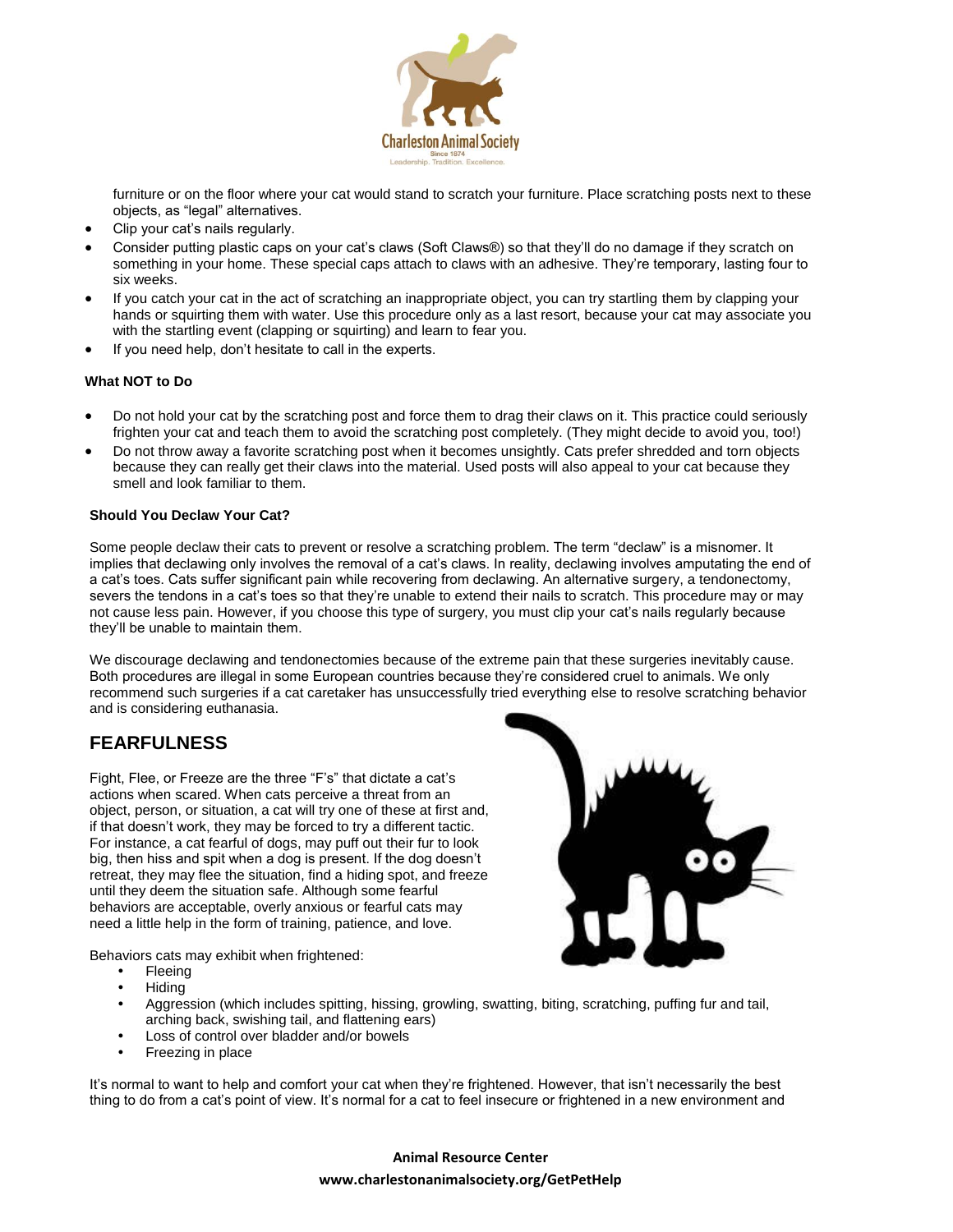

often will hide a few days. More traumatic events like going to the vet, or taking a ride in the car may send a cat hiding for many days.

List of possible causes:

- A particular person
- A stranger
- Another animal
- A child
- Loud noises

Here are some suggestions:

**Get a medical checkup**. Be sure to take the cat to the vet to rule out any medical issues. Any sudden change in your cat's behavior could mean that they're ill.

**Behavior Modification**. If nothing is found during a health checkup, you might want to leave the cat alone for a while. Forcing a cat to come out of their hiding spot will only aggravate the problem. Make sure the cat has easy access to food, water, and a litter box. Cleaning the litter box and changing the food and water every day is the best way to tell whether the cat is eating and drinking.

Keep any contact with the fear stimulus to minimum.

Keep the cat's routine as consistent as possible. Cats feel more confident if they know when to expect daily feeding, playing, cuddling, and grooming.

Steps to desensitizing:

- 1. Determine what distance the cat can be from the fear stimulus without responding fearfully.
- 2. Introduce the fear stimulus at this distance while feeding the cat tasty treats and praising them.
- 3. Slowly move the fear stimulus closer as you continue to praise your cat and offer treats.

If at any time during this process the cat shows fearful behavior, you've proceeded too quickly and will need to start over from the beginning. This is the most common mistake people make when desensitizing an animal, and it can be avoided by working in short sessions, paying careful attention to the animal so that they don't progress too rapidly for the cat.

**What not to do**. Do not punish the cat for their fearful behavior. Animals associate punishment with what they're doing at the time they're punished, so the cat is likely to associate any punishment you give with you. This will only cause the cat to become fearful of you and they still won't understand why they're being punished.

Do not force your cat to experience the object or situation that is causing them fear. For example, if they are afraid of a certain person, don't let that person try to pick them up and hold them; this will only make them more fearful of that person.

Be cautious in handling your cat when they're frightened. They may accidentally direct their aggression to you.

# **NEIGHBOR COMPLAINTS FOR OUTDOOR CATS**



Nuisance behaviors, such as urinating and defecating in someone's yard or garden, digging in someone's yard or garden, jumping on someone's car, and upsetting an owned cat, are the greatest concerns that the general public has about outdoor cats.

Overpopulation is a serious concern, as well. In the United States, approximately 2 percent of the 30 to 40 million community (feral and stray) cats have been spayed or neutered. These cats produce around 80 percent of the kittens born in the U.S. each year. Although 85 percent of the estimated 75 to 80 million pet cats in the U.S. are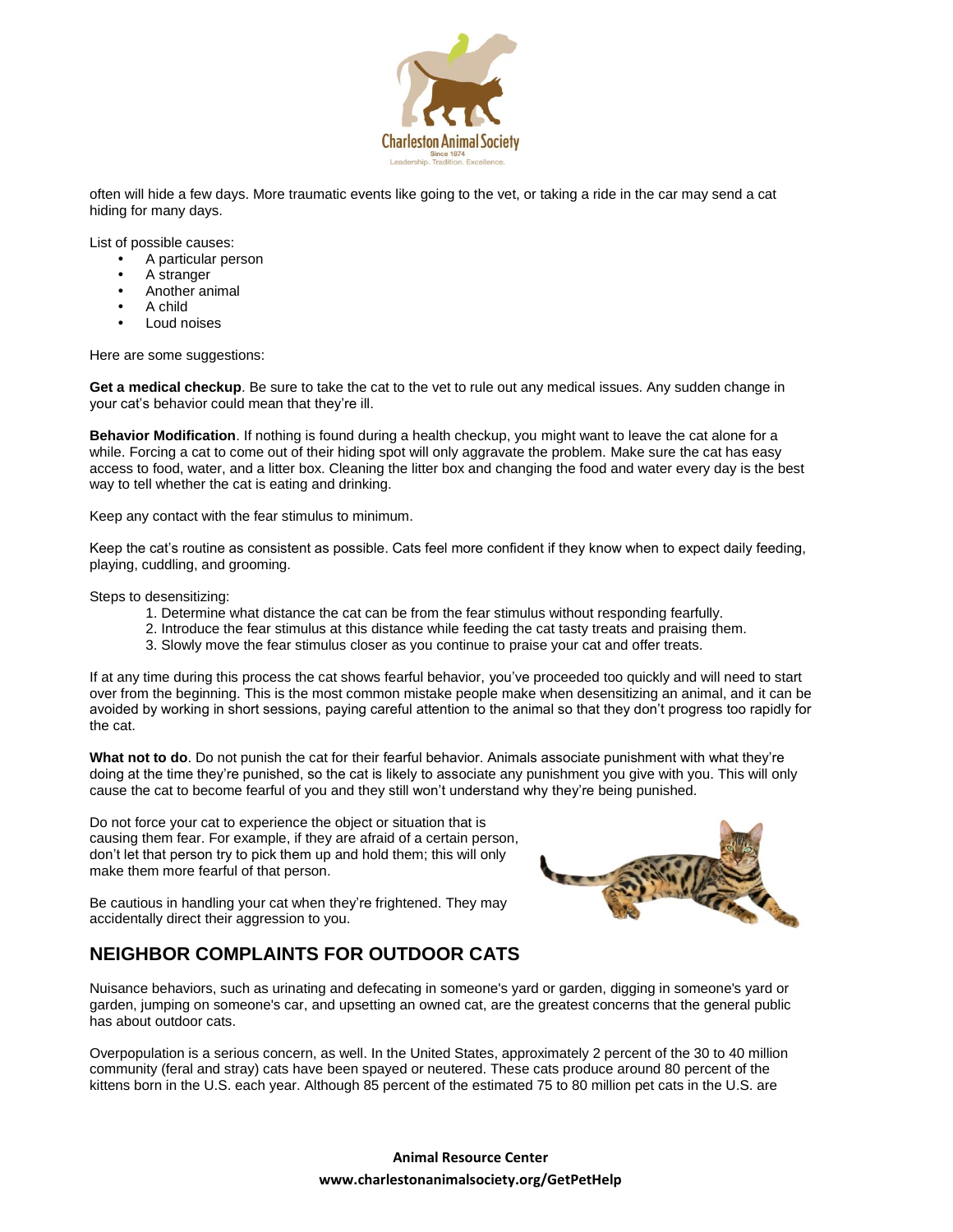

already spayed or neutered, many have kittens before they are spayed or neutered. Those kittens, especially if they are allowed outdoors, add to the number of outdoor cats and the problems associated with them.

Shelters in a community with a large population of outdoor cats who aren't spayed or neutered may experience these problems:

- More cats entering shelters as a result of trapping feral kittens young enough to be socialized (tamed) and feral adults
- A rise in euthanasia rates for all cats because adult feral cats can't be adopted
- Euthanasia of adoptable cats when cage space runs out
- Costs associated with trapping and/or caring for and euthanizing feral cats

In addition, shelters receive many nuisance complaints about outdoor cats, including:

- Frequent, loud noises that are part of the fighting and mating behavior of unneutered/unspayed cats
- Strong, foul odors left by unneutered male cats spraying urine to mark their territory
- Flea infestations
- Visible suffering from dying kittens and injured adults
- The death of wild animals who are cats' prey



## **USING CATTERIES AS A SOLUTION FOR INDOOR/OUTDOOR CATS**

For stray and pet cats living outdoors, there are many potential threats to their safety that should be considered. Some of these dangers include traffic; other free-roaming cats; wildlife such as predatory birds, coyote, and even alligators; disease; a loose neighborhood dog; poison; animal abusers; and others. It is important to understand these threats to your pet's safety at all times, as this is part of being a pet guardian. For house cats that wish to spend time outdoors, there are safe alternatives, such as catteries. Here are a few links to plans and photos for building or purchasing a safe cattery for installing on/near your home. They can be as fancy or plane jane as you prefer – the important thing is safety.

**[Catteries and Cattios](http://bestfriends.org/uploadedFiles/Content/Resources/cattery1.pdf)** [Cat Terrace Window Cages](http://www.catterrace.com/html/photos.htm) **[Cat Condos](http://www.mypetcages.com/group.asp?grp=6)** [Catio Spaces](http://www.catiospaces.com/)

#### **What are catteries and catios?**

They are outdoor enclosures for cats. Cats love to spend time in the fresh air and watch birds, bugs, and other animals. A cattery/catio provides a way for a cat to enjoy the outdoors without danger of being attacked by another animal, struck by a car, lost or stolen. They can be made with a variety of materials and constructed in a range of shapes and sizes. They can be free-standing or attached to a house or garage, inexpensive or higher end, plain or fancy, bought or built.

#### **What you to know about catteries/catios**

There are a number of things to consider when building or buying a cattery or catio:

 Although you can build a cattery that is low to the ground, cleaning and spending time in the cattery yourself will be much easier if the cattery is built to human height. Plus, most cats love being up high, so you can provide structures for your cat to climb and perch on.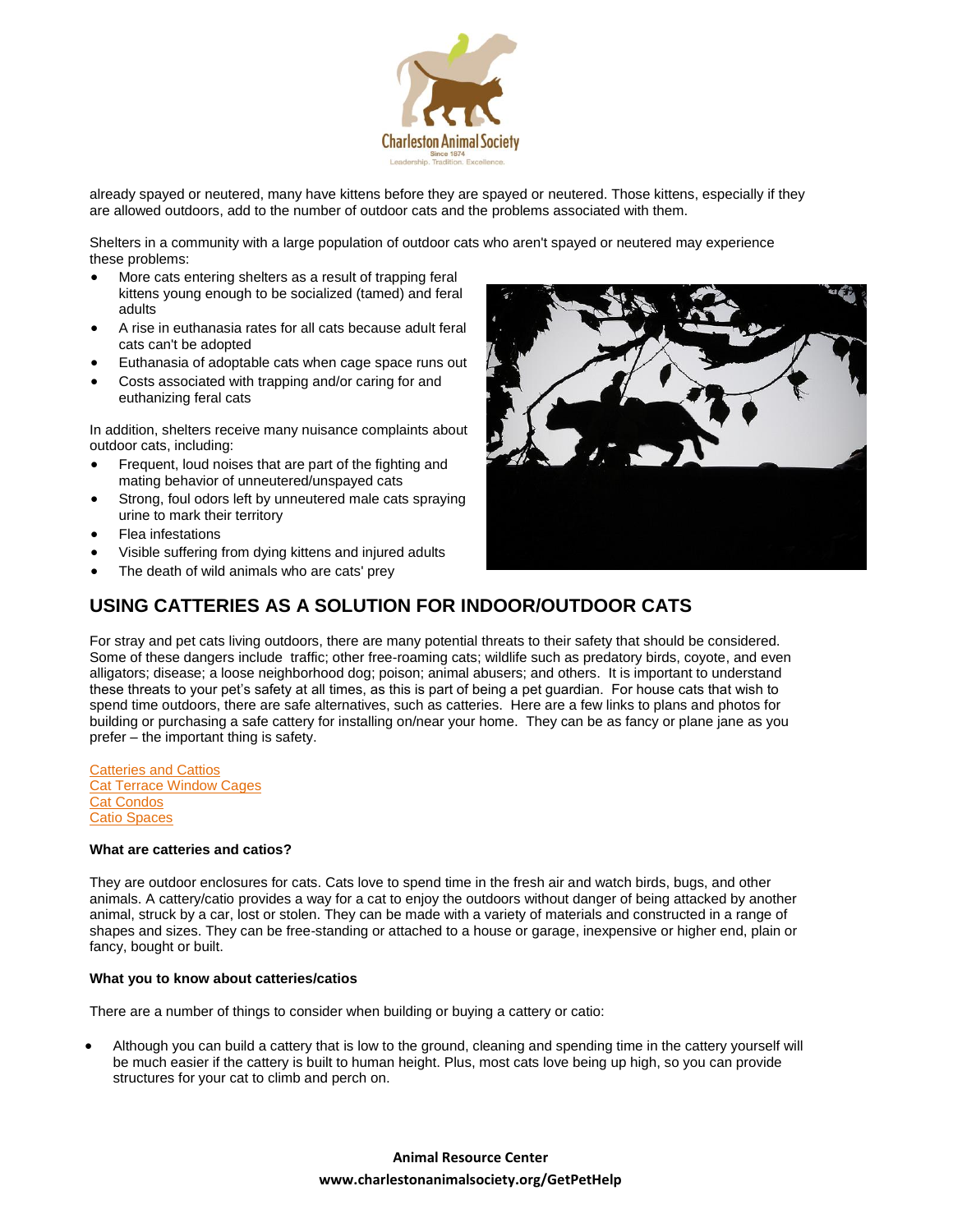

- If your cat enters the cattery through a window, the cattery will need to have a door to the outside so you can access it for cleaning, maintenance, and possible emergency care of your pet.
- The cattery will need a top not necessarily a roof, but something to keep the cats in and everything else out. Chain link, hardware cloth, or even strong shade cloth, securely attached to the sides, should suffice.
- The cattery will need a firm base (hardware cloth at least) on the floor, to keep the right animals in and the wrong animals out.
- Provide a litter box. This isn't always necessary if the cat has access to a box in the house, but even so, many cats prefer to use the great outdoors. Even if your cat doesn't consistently use the litter box, make sure one is available for them. The box will need to be sheltered, either with a hood or with some boards or shelves, so it doesn't get wet in inclement weather.



- Provide enough food and water. Again, you'll need to shelter the food and water area. If you have ant or bug problems, look into bug-proof food dishes. If your cat spends a lot of time in the cattery, keep in mind that an outdoor cat needs more food to keep warm during chilly weather.
- Allow for extremes in the weather. Make sure the cattery has a shady area so your kitty doesn't get too hot in the summer. If your winters are cold, provide access to a heated room or garage; don't leave your cat out in a standalone structure in very cold weather.
- You can enrich the cattery environment by providing logs or posts for scratching. Hang bird feeders nearby (but not in the cattery), or plant a tray of grass for your kitty to frolic in. Be creative! You can make the cattery a nice place for your cat to hang out, and a pleasant place for you to visit.

#### **Where can I get more information about catteries/catios?**

In addition to the resources and links provided above, you can search the Internet for "cat enclosures" or "catios" to find out what other people have done[. Catio Showcase](file://///server/Company/ANIMAL%20RESOURCE%20CENTER%20-%20former%20HELP%20DESK/Resources/catioshowcase.com) and [Catio Designs](http://www.catiodesigns.com/) have lots of photos and helpful information about different kinds of cat enclosures. Building plans are available from [Just4Cats.](http://www.just4cats.com/) If you want to build from a kit, you can order a kit for a cattery fro[m C&D Pet Products.](http://www.cdpets.com/)

#### **Are there any alternatives to catteries?**

If you have a fenced yard, you might also consider "cat fencing" — netting that attaches to standard fences to prevent escapes and intrusions. Here are a couple of potential resources online: [Cat Fence In](http://www.catfencein.com/) and [Purrfect Fence.](http://www.purrfectfence.com/)

# **KITTEN TRAINING**



Most people believe that cats can't be trained because cats don't seem to respond to many of the methods used to train dogs. But cats do respond to training! In fact one of the first scientific studies highlighting the importance of reinforcement in animal behavior was done with cats.

The first step to training your cat is to understand them. Cats aren't as social as dogs. Dogs have been bred specifically to work together with people, whereas the primary reason cats were domesticated was to kill vermin on their own. So they're independent, and they aren't as naturally inclined to work for praise and attention as dogs are. They're also not as easy to motivate. You have to use really special treats that your cat finds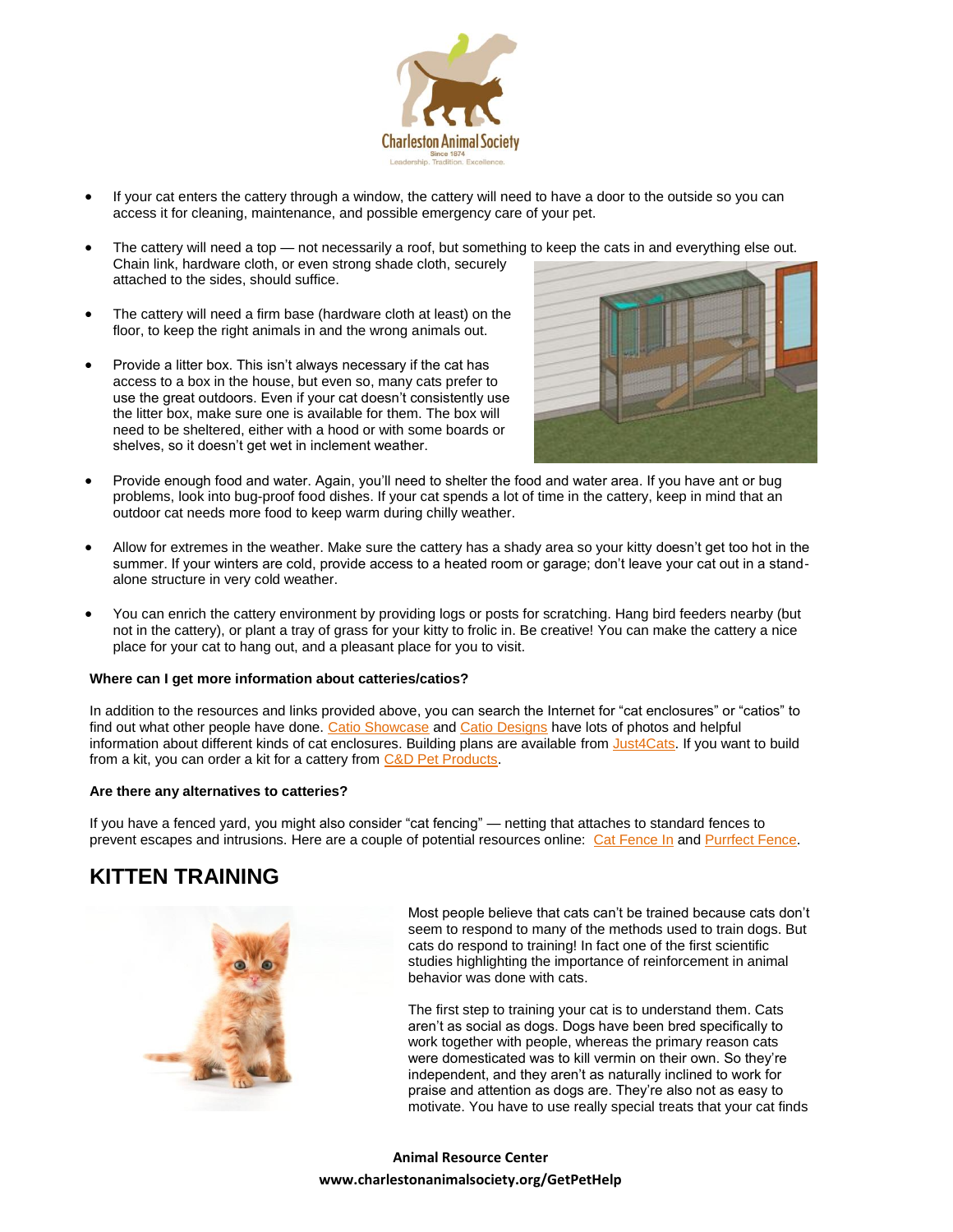

irresistible. Training a cat requires some creativity and patience.

Training your cat has important benefits. You're stimulating their body and mind, which helps keep them healthy. And spending time together means you're strengthening the bond you share. In addition to teaching fun tricks like wave and fetch, you can also teach a range of useful behaviors like sit, stay and to come when called. You could even teach your cat to pee in the toilet and flush afterwards!

## **Use Tasty Treats**

The first step is to find a treat that your cat goes crazy for. Fresh chicken diced in tiny cubes, bits of tuna, meatflavored baby food, and commercial cat treats are all good choices. Once you've identified treats your cat likes, follow the basic steps of positive reinforcement training (reward-based training) to teach them the behavior you want. Suppose you'd like your cat to sit and stay on a stool while you prepare their dinner. You'll first need to start with teaching them to sit when asked:

- First, make sure you have your cat's attention. Hold the tasty treat in your fingers right at your cat's nose. When your cat begins to sniff the treat, slowly move it in an arc from their nose up just over the head between their ears. (Don't raise it straight up, or you'll be teaching your cat to stand on their rear legs rather than sit!) Many cats will follow this arc motion with their eyes and nose, and as their chin raises up and back, their butt will go down.
- Second, the instant your cat's bottom hits the floor, praise them and offer the the treat. If their rear doesn't go all the way down on the first try, give them the treat anyway. Over several repetitions of practice, give them a treat each time their rear gets slightly closer, until they get into a complete sit with their rear all the way on the floor.

Cats don't see things well that are still and close-up, so if your cat has difficulty taking the treat from your fingers, try offering it to them in your flat palm or tossing it on the floor. They'll see the movement when you toss it and know where the treat is.

## **Use a Clicker**

A clicker can make training easier and faster. If you don't have a clicker, you can use a pen that makes a clicking sound. The instant your cat does the correct behavior, click and then offer a treat. The click lets your cat know the instant they do the right thing, so it helps them catch on faster. Just make sure you click at the exact moment they do the behavior you want, and then give them a treat. Cats learn through repetition, just like we do, so you'll need to practice a few times in a row. Keep your training sessions short though—just a few minutes at a time. Most cats get bored if you try to drill the same thing over and over.

## **No Punishment!**

While training your cat, keep in mind that cats respond very poorly to punishment! Rather than learning what behavior not to do, a punished cat usually just learns to run away. Depending on your cat's temperament, punishment can frighten your cat to the point where he may hide from you and your family members. Punishment creates stress, and stress is one of the most common causes for problem behaviors in cats, including eliminating outside of the litter box and compulsive grooming. Stress also compromises the immune system, making your cat more vulnerable to disease, including feline idiopathic cystitis (inflammation of the bladder).

It's much easier to train your cat when you reward behaviors you want and offer them more attractive alternatives for behaviors you don't want. Persuasion, not punishment, is the key to training your cat. If you patiently practice and reward your cat with treats, you'll soon have a cat who's sitting on cue and purring contentedly.

#### **Finding Help and More Information**

If you'd like to learn how to train your cat, or if your cat has a behavior problem you'd like to resolve, don't hesitate to seek help from a qualified behaviorist. Many Certified Applied Animal Behaviorists (CAABs or ACAABs) offer telephone consultations, in-home private consultations and training sessions, and some Certified Professional Dog Trainers also offer group classes for kitten socialization and basic training.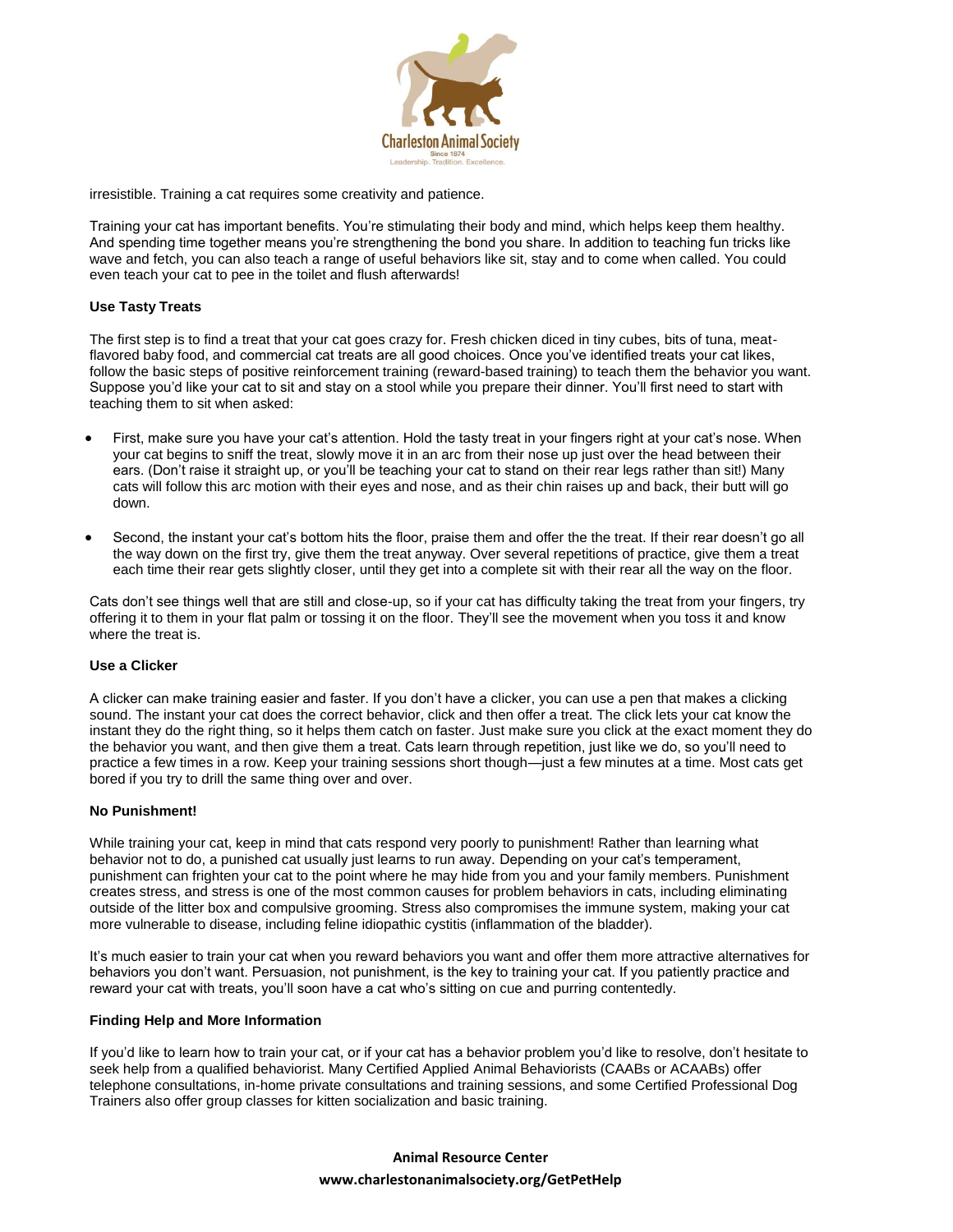

<blockquote>First and foremost, we recommend that all pet owners consult with their veterinarian. The information contained herein is meant to be a resource. It is not exhaustive, nor does it indicate an endorsement of recommendation from Charleston Animal Society. Please use your own due diligence in researching these sources and making the best choice for your pet(s).

We'd like to give thanks and credit to the following organizations, whose published resources were utilized in addition to staff research for this compilation:

HSUS www.animalsheltering.org Nevada Humane Society www.nevadahumanesociety.org ASPCA www.aspca.org Best Friends Animal Society www.bestfriends.org

If you still need assistance after reviewing the information on our website, please either email or call our Animal Resource Center at help@charlestonanimalsociety.org or (843) 329-1554.</blockquote>